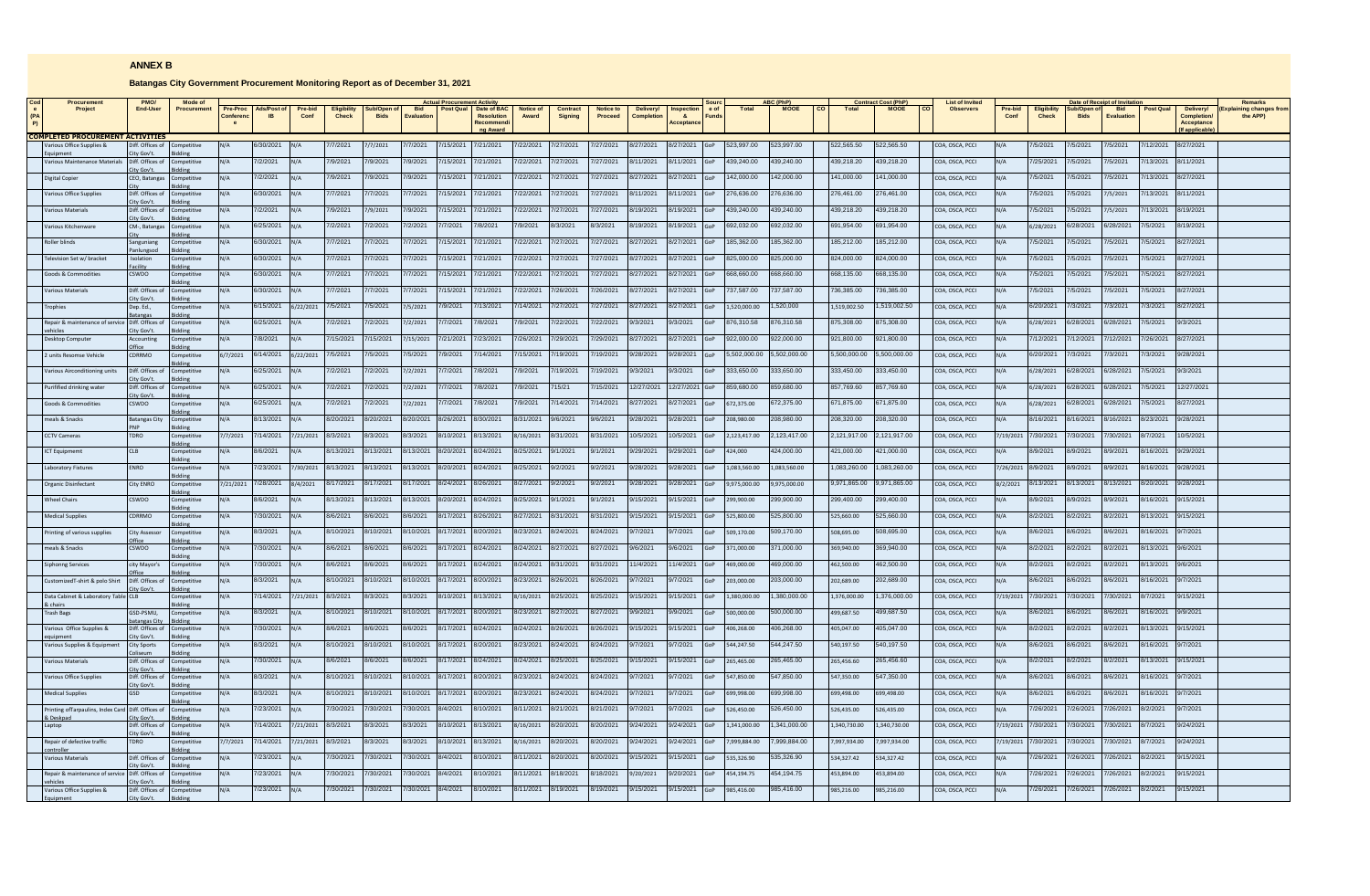| blication of Awarde                       | iff. Offices                   |                               |            | 23/202     |            | /30/202    | /30/2021              | 30/202     | /4/2021    | 10/202                | 11/202     | 19/202     | 19/2021   | 1/4/2021   | 1/4/2021  | 00,000.00     | 00.000.00    | 99,000.00     | 99,000.00   | OA, OSCA, PCCI  |           | /26/202    | /26/202    | /26/2021   | B/2/202 <sup>-</sup> | 1/4/2021            |  |
|-------------------------------------------|--------------------------------|-------------------------------|------------|------------|------------|------------|-----------------------|------------|------------|-----------------------|------------|------------|-----------|------------|-----------|---------------|--------------|---------------|-------------|-----------------|-----------|------------|------------|------------|----------------------|---------------------|--|
| Multi-purpose Truck                       | ity Gov't<br><b>DRRMO</b>      | ompetitive                    | 77/2021    | /14/2021   | /21/2021   | 8/3/2021   | 3/3/2021              | 8/3/2021   | 8/10/2021  | V13/2021              | 8/16/2021  | /19/2021   | /19/2021  |            |           | 13.770.000.00 | 3,770,000.0  | 13.760.000.00 | 3,760,000.0 | OA, OSCA, PCCI  | /19/2021  | 7/30/2021  | 7/30/2021  | /30/2021   | 8/7/2021             |                     |  |
|                                           |                                |                               |            |            |            |            |                       |            |            |                       |            |            |           |            |           |               |              |               |             |                 |           |            |            |            |                      |                     |  |
| arious Office Supplies                    | anguniang                      |                               |            | /23/2021   |            | /30/202    | 30/202                | /30/2021   | 8/4/2021   | /10/2021              | 3/11/202   | /23/2021   | /23/2021  | /15/2021   | /15/2021  | 364,559.50    | 64.559.50    | 364,059.50    | 64.059.50   | OA, OSCA, PCCI  |           | '/26/202   | 7/26/202   | /26/2021   | 8/2/202              | 15/202 <sup>-</sup> |  |
| <b>Medical Supplies</b>                   | <b>City Health</b>             | mnetitivi                     |            | /23/2021   |            | "/30/2021  | /30/2021              | /30/2021   | 8/4/2021   | /10/2021              | 3/11/2021  | 3/18/2021  | 3/18/2021 | 3/7/2021   | /7/2021   | 16.350.00     | 16.350.00    | 615.550.00    | 15.550.00   | OA, OSCA, PCCI  |           | /26/2021   | /26/2021   | /26/2021   | 8/2/2021             | 17/2021             |  |
| arm Tractor                               | OCVAS                          | ompetitive                    | 5/24/2021  | /31/21     | /7/2021    | 7/21/2021  | /21/2021              | /21/2021   | /30/202    | /3/2021               | 3/4/2021   | /18/2021   | 3/18/2021 | 1/18/2021  | 1/18/2021 | ,100,000.00   | 100.000.00   | ,069,100.00   | ,069,100.00 | OA, OSCA, PCCI  | /5/2021   | /19/2021   | 7/19/2021  | /19/2021   | /26/2021             | 1/18/202            |  |
|                                           |                                |                               |            |            |            |            |                       |            |            |                       |            |            |           |            |           |               |              |               |             |                 |           |            |            |            |                      |                     |  |
| lood Early Warning Device                 | <b>DRRMO</b>                   | ompetitive                    |            | 3/31/21    | /7/2021    | 7/21/2021  | /21/2021              | 7/21/2021  | /30/2021   | 8/3/2021              | 8/4/2021   | 3/17/2021  | /17/2021  | 9/15/2021  | /15/2021  | 1.064.000.00  | .064.000.00  | 1.063.300.00  | 063.300.00  | OA, OSCA, PCCI  | /5/2021   | /19/2021   | 19/2021    | /19/2021   | 7/26/2021            | 9/15/2021           |  |
| rinting of Newsletter                     | <b>CCRO</b>                    | mpetitive                     | $1/\Delta$ | /14/2021   | $1/\Delta$ | /21/2021   | /21/2021              | /21/2021   | /30/2021   | V3/2021               | 8/4/2021   | 3/18/2021  | /18/2021  | 9/7/2021   | /7/2021   | 110.250.00    | 10.250.00    | 110,000,00    | 10.000.00   | OA, OSCA, PCCI  |           | /19/2021   | 19/2021    | 7/19/2021  | 7/26/2021            | 9/7/2021            |  |
| epair & maintenance of service            | Diff. Offices of               | mpetitive                     | I/A        | /8/2021    |            | 7/15/2021  | /15/2021              | /15/2021   | /21/2021   | /26/2021              | /26/2021   | 3/17/2021  | 3/17/2021 | 9/28/2021  | /28/2021  | 631,915.00    | 31,915.00    | 331,165.00    | 31,165.00   | OA, OSCA, PCCI  |           | 7/12/2021  | /12/2021   | 7/12/2021  | 1/22/2021            | 3/28/2021           |  |
|                                           | ty Gov't                       |                               |            |            |            |            |                       |            |            |                       |            |            |           |            |           |               |              |               |             |                 |           |            |            |            |                      |                     |  |
| eterinary Medicine                        | <b>OCVAS</b>                   |                               | $1/\Delta$ | /8/2021    |            | /15/2021   | 15/2021               | 15/202     | /21/2021   | /26/202               | /26/202    | 8/13/2021  | 13/2021   | 08/28/202  | 8/28/2021 | 376,829.00    | 76,829.00    | 376,629.00    | 76,629.00   | OA, OSCA, PCCI  |           | 7/12/2021  | /12/2021   | /12/2021   | /22/2021             | /28/2021            |  |
| arious Materials                          | Diff. Offices of<br>ity Gov't  | ompetitive                    | I/A        | /14/2021   |            | 7/21/2021  | /21/2021              | /21/2021   | /30/2021   | 3/3/2021              | 8/4/2021   | 08/12/2021 | /12/2021  | 09/13/202  | 9/13/2021 | 959,212.00    | 159,212.00   | 958,521.25    | 358,521.25  | OA, OSCA, PCCI  |           | 7/19/2021  | 7/19/2021  | /19/2021   | 7/26/2021            | 9/13/2021           |  |
| <b>arious IT Equipmer</b>                 |                                |                               |            | 14/2021    |            | /21/202    | /21/202 <sup>-</sup>  | 21/202     | /30/202    | /3/2021               | 3/4/202    | 8/10/2021  | 3/10/2021 | 13//21     | 9/13/2021 | 94,600.00     | 94,600.00    | 943,600.00    | 43,600.00   | OA, OSCA, PCCI  |           | /19/2021   | /19/202    | /19/202    | 26/202               | /13/2021            |  |
| arious Medical, Dental &                  | <b>City Health</b>             | mnetitiv                      |            | 14/2021    |            | 7/21/2021  | /21/2021              | '/21/2021  | /30/202    | /3/2021               | 3/4/2021   | 8/10/2021  | 8/10/2021 | 9/13//21   | 9/13/2021 | .414.260.00   | 414,260.00   | .413.490.00   | 413,490.00  | OA, OSCA, PCCI  |           | /19/2021   | /19/2021   | /19/2021   | /26/2021             | /13/2021            |  |
| boratory Suupli                           |                                |                               |            |            |            |            |                       |            |            |                       |            |            |           |            |           |               |              |               |             |                 |           |            |            |            |                      |                     |  |
| <b>Jarious Supplies &amp; Equipment</b>   | Diff. Offices o<br>City Gov't  | npetitive                     | $1/\Delta$ | /8/2021    |            | 7/15/2021  | /15/2021              | /15/2021   | /21/2021   | /26/2021              | /26/2021   | 8/05/2021  | 8/05/2021 | 09/06/2021 | 9/06/2021 | 300.470.00    | 00.470.00    | 300.320.00    | 00.320.00   | OA, OSCA, PCCI  |           | 7/12/2021  | /12/2021   | 7/12/2021  | /22/2021             | 3/28/2021           |  |
| Cover-All Suit                            | ENRO                           | ompetitive                    | I/A        | 9/10/2021  |            | 09/17/2021 | 9/17/2021             | 9/17/2021  | 09/24/2021 | 09/28/2021            | 09/29/2021 | 0/01/2021  | 0/01/2021 | 11/04/2021 | 1/04/2021 | '50,000.00    | 50,000.00    | 749,000.00    | 49,000.00   | OA, OSCA, PCCI  |           | 9/13/2021  | 9/13/2021  | 9/13/2021  | 9/22/2021            | 11/4/2021           |  |
| arious Materials                          | Diff. Offices                  | npetitive                     | I/A        | 08/24/2021 |            | 08/31/2021 | 8/31/2021             | 8/31/202   | 19/09/202  | /13/2021              | 14/2021    | /23/2021   | /23/2021  | 0/22/2021  | 0/22/2021 | 143,040.00    | 43,040.00    | 142,938.40    | 42,938.40   | OA, OSCA, PCCI  |           | 8/27/2021  | 8/27/2021  | 3/27/2021  | 1/6/2021             | 0/22/2021           |  |
| vent Shirts                               | f City Gov'<br>Sanguniang      |                               |            |            |            | 08/26/2021 | 8/26/2021             |            |            | V31/2021              | 9/1/2021   | 1212021    |           |            |           | 40,000.00     | 40,000.00    | 39,895.00     | 39.895.00   | DA. OSCA. PCCL  |           |            |            |            |                      |                     |  |
|                                           | anlungsod                      | mnetitive                     | I/A        | 18/19/2021 |            |            |                       | 18/26/2021 | 08/31/202: |                       |            |            | /10/2021  | 10/11/2021 | 0/11/2021 |               |              |               |             |                 |           | 8/23/2021  | R/23/2021  | 8/23/2021  | 8/27/2021            | 10/11/2021          |  |
| odium Ascorbate                           | Diff. Offices o<br>ity Gov't.  | mpetitiv                      | /30/2021   | 08/19/2021 | 08/13/202  | 08/26/2021 | 8/26/2021             | 8/26/202   | 08/31/202  | 1/6/2021              | 3/7/2021   | /9/2021    | 9/2021    | 1/27/2021  | /27/2021  | 4.393.350.00  | .393.350.00  | 4.391.660.35  | ,391,660.35 | OA, OSCA, PCCI  | /11/2021  | 8/23/2021  | 8/23/2021  | 3/23/2021  | 8/27/2021            | 1/7/2021            |  |
| nacks & Food Packs                        | ianguniang                     | mpetitive                     | I/A        | 08/19/2021 |            | 08/26/2021 | 08/26/2021            | 08/26/2021 | 08/31/2021 | 8/31/2021             | 9/1/2021   | 9/2/2021   | /2/2021   | 17/2021    | /7/2021   | 130.000.00    | 30,000,00    | 129.900.00    | 29,900.00   | OA, OSCA, PCCI  | 3/11/2021 | 8/23/2021  | 8/23/2021  | 8/23/2021  | 8/27/2021            | 9/7/2021            |  |
| epair of CCTV Camera                      | anlungsoc<br>Diff. Barangay    | mpetitive                     | /21/2021   | 7/28/2021  | 08/04/202  | 08/17/2021 | 8/17/2021             | 8/17/202   | 08/24/2021 | 3/27/2021             | 3/30/2021  | /9/2021    | /9/2021   | 0/7/2021   | 0/7/2021  | 1,944,097.60  | 1.944.097.6  | 1.941.093.00  | 1.941.093.0 | OA, OSCA, PCCI  | /2/2021   | 8/12/2021  | 8/12/2021  | 3/12/2021  | 8/20/2021            | 0/7/2021            |  |
|                                           |                                |                               |            |            |            |            |                       |            |            |                       |            |            |           |            |           |               |              |               |             |                 |           |            |            |            |                      |                     |  |
| omotional Tarpaulins                      | IO                             | ompetitiv                     |            | 7/23/2021  | 17/30/202  | 8/13/2021  | /13/2021              | /13/2021   | /20/202    | /24/2021              | /25/202    | /7/2021    | /7/2021   | 128/2021   | /28/2021  | 472,500.00    | 472,500.00   | ,472,425.00   | 472,425.00  | OA, OSCA, PCCI  | 27/2021   | /9/2021    | /9/2021    | /9/2021    | /16/2021             | /28/2021            |  |
| Medical Supplies & Equipr                 | City Health                    |                               | V/A        | 8/24/2021  | $N/\Delta$ | 08/31/2021 | 8/31/2021             | 8/31/202   | 09/09/2021 | 1/13/2021             | 9/14/2021  | /21/2021   | /21/2021  | /30/2021   | /30/2021  | 46,020.00     | 46,020.00    | 245,820.00    | 45,820.00   | OA, OSCA, PCCI  |           | 8/27/2021  | 8/27/2021  | 3/27/2021  | 9/6/2021             | /30/2021            |  |
| Agricultural Supplies & Plantin           | <b>DCVAS</b>                   | nmnetitive                    | 8/13/2021  |            | 08/27/202  | 19/09/2021 | 9/09/2021             | 9/09/202   | 09/15/2023 | 9/20/2021             | 9/21/2021  | 1/24/2021  | /24/2021  | 10/21/2021 | 0/21/2021 | 1,638,013.90  | 1,638,013.90 | 1,636,018.00  | ,636,018.00 | OA, OSCA, PCCI  | 3/23/2021 | 1/6/2021   | 16/2021    | 3/6/2021   | 9/13/2021            | 10/21/2021          |  |
| Aaterials                                 |                                |                               |            | 8/20/2021  |            |            |                       |            |            |                       |            |            |           |            |           |               |              |               |             |                 |           |            |            |            |                      |                     |  |
| inting of Tarpaulins<br>wsletter. Signage | MO-PIO                         |                               |            | 8/20/2021  |            | 9/09/2021  | 9/09/2021             | 9/09/202   | 19/15/202  | 1/20/202 <sup>-</sup> | 9/21/2021  | /28/2021   | /28/2021  | 0/12/2021  | 0/12/2021 | 52,760.00     | 52,760.00    | 152,724.00    | 52,724.00   | OA, OSCA, PCCI  |           | 1/6/2021   | 1/6/2021   | /6/2021    | /13/2021             | 0/12/2021           |  |
| epair & maintenance of service            | Diff. Offices of               | mnetitive                     |            | 8/20/2021  |            | 19/09/2021 | 9/09/2021             | 9/09/202   | 09/15/2021 | 9/20/2021             | 3/21/2021  | /30/2021   | /30/2021  | 11/8/2021  | 1/8/2021  | 266,810.00    | 166,810.00   | 266,660.00    | 00.008.00   | OA, OSCA, PCCI  |           | 3/6/2021   | 1/6/2021   | 3/6/2021   | 9/13/2021            | 1/8/2021            |  |
| CCTV Cameras                              | CLB                            | ompetitive                    | N/A        | 08/27/2021 | 09/03/202  | 09/16/2021 | 9/16/2021             | 316/21     | 09/22/202  | 9/27/2021             | 9/28/2021  | /29/2021   | /29/2021  | 0/21/2021  | 0/21/2021 | 1,284,900.00  | ,284,900.00  | 1,282,000.00  | ,282,000.00 | OA, OSCA, PCCI  | /30/2021  | 9/13/2021  | (13/2021   | 9/13/2021  | 9/17/2021            | 10/21/2021          |  |
| F Equipment                               | Diff. Offices of               | ompetitive                    | N/A        | 0/01/2021  |            | 10/08/2021 | 0/08/2021             | 0/08/2021  | 10/15/2021 | 10/19/2021            | 10/20/2021 | 1/02/2021  | 1/02/2021 | 12/01/202: | 2/01/2021 | 410,995.00    | 10,995.00    | 109,400.00    | 09,400.00   | OA, OSCA, PCCI  |           | 10/5/2021  | 10/5/2021  | 10/5/2021  | 10/13/2021           | 12/1/2021           |  |
|                                           | ity Gov't                      |                               |            |            |            |            |                       |            |            |                       |            |            |           |            |           |               |              |               |             |                 |           |            |            |            |                      |                     |  |
| <b>Irious Materials</b>                   | Diff. Offices of<br>ity Gov't  |                               |            | 0/01/2021  |            | 0/08/2021  | 0/08/2021             | 0/08/202   | 10/15/2021 | 10/19/2021            | 0/20/2021  | 1/5/2021   | 1/5/2021  | 2/3/2021   | 2/3/2021  | 965,521.00    | 65,521.00    | 964,521.00    | 64,521.00   | OA, OSCA, PCCI  |           | 10/5/2021  | 10/5/2021  | 10/5/2021  | 0/13/2021            | 12/3/2021           |  |
| Office Partition                          | GSD-BAC                        | ompetitive                    | N/A        | 0/08/2021  | N/A        | 10/15/2021 | 0/15/2021             | 10/15/2021 | 10/21/2023 | 10/25/2021            | 0/26/2021  | 1/5/2021   | 1/5/2021  | 12/3/2021  | 2/3/2021  | 502,500.00    | 02,500.00    | 502,200.00    | 02,200.00   | COA, OSCA, PCCI |           | 10/13/2021 | 10/13/2021 | 10/13/2021 | 10/18/2021           | 12/3/2021           |  |
| epair & maintenance of servi              | Diff. Offices o                | mpetitiv                      | I/A        | 0/08/2021  |            | 10/15/2021 | 0/15/2021             | 0/15/202   | 10/21/202  | 0/25/2021             | 0/26/202   | 1/4/2021   | 1/4/2021  | 12/3/2021  | 2/3/2021  | 561,330.00    | 61,330.00    | 560,730.00    | 60,730.00   | OA, OSCA, PCCI  |           | 10/13/2021 | 10/13/2021 | 10/13/2021 | 10/18/2021           | 12/3/2021           |  |
| Organic Disinfectant                      | ity Gov't<br><b>ENRO</b>       | competitive                   | 9/15/2021  | 3/22/2021  | 9/29/202   | 10/12/202  | 0/12/2021             | 0/12/202   | 0/19/202   | 10/22/2021            | 0/25/202   | 0/29/2021  | 1/29/202  | 1/24/202   | 1/24/2021 | 9,975,000.00  | 9,975,000.00 | 9,972,862.50  | ,972,862.50 | OA, OSCA, PCCI  |           | 0/8/2021   | 0/8/2021   | 0/8/2021   | 10/15/2021           | 11/24/2021          |  |
|                                           |                                |                               |            |            |            |            |                       |            |            |                       |            |            |           |            |           |               |              |               |             |                 |           |            |            |            |                      |                     |  |
| Office Supplies & Equipment               | Diff. Offices<br>City Gov't    | ompetitiv<br>ddina            |            | 0/01/2021  |            | 0/08/2021  | 0/08/2021             | 1/08/202   | .0/15/202  | 0/19/2021             | 0/20/2021  | 0/29/2021  | 1/29/202  | 1/18/2021  | 1/18/2021 | 508,821.00    | 08,821.00    | 508,521.00    | 08,521.00   | OA, OSCA, PCCI  |           | 10/5/2021  | 0/5/2021   | 0/5/2021   | 0/13/2021            | 11/18/2021          |  |
| <b>CTV Cameras</b>                        | Jiff. Baranga                  | ompetitive                    |            | /22/2021   | 9/29/202   | 0/12/202   | 0/12/202              | 0/12/202   | 0/19/202   | 0/22/202              | )/25/202   | 0/27/2021  | 1/27/202  | /26/2021   | 1/26/2021 | 322,218.00    | ,322,218.00  | ,321,044.00   | 321,044.00  | OA, OSCA, PCCI  |           | 0/8/2021   | 0/8/2021   | 0/8/2021   | 0/15/2021            | 11/26/2021          |  |
| Food Supplies                             | City                           | tiddina<br>Competitiv         | MΙ.        | 0/01/2021  | N/A        | 10/08/2021 | 0/08/2021             | 0/08/2021  | 10/15/2021 | 10/19/2021            | 0/20/2021  | 0/27/2021  | 0/27/2021 | 1/11/2021  | 1/11/2021 | 198.400.00    | 98.400.00    | 198.144.50    | 98.144.50   | OA, OSCA, PCCI  |           | 10/5/2021  | 10/5/2021  | 10/5/2021  | 10/13/2021           | 11/11/2021          |  |
| arious Construction                       | Diff. Baranga                  | ddina                         |            |            |            |            |                       |            |            | 10/25/2021            |            | 0/29/2021  | 0/29/2021 | 1/11/2021  | 1/11/2021 | 385,360.00    | 8,560.00     | 384,300.00    | 84,300.00   |                 |           |            |            |            |                      |                     |  |
| <b>Materials</b>                          |                                | competitive<br>ddina          |            | 0/08/2021  |            | 10/15/2021 | 10/15/2021            | 0/15/202   | 10/21/2023 |                       | 0/26/2021  |            |           |            |           |               |              |               |             | OA, OSCA, PCCI  |           | 10/13/2021 | 10/13/202  | 10/13/2021 | 10/18/2021           | 11/11/2021          |  |
| ophies, Medals & Plaques                  | atangas Cit                    | Competitiv<br>ddina           |            | 0/01/2021  |            | 0/08/2021  | 08/2021               | 08/202     | 0/15/2021  | 10/19/2021            | 0/20/2021  | 1/02/202   | 1/02/202  | 111/21     | 1/11/2021 | 46,000.00     | 46,000.00    | 46,000.00     | 46,000.00   | OA, OSCA, PCCI  |           | 0/5/2021   | 0/5/2021   | .0/5/2021  | 0/13/2021            | 11/11/2021          |  |
| Publication of City Ordinance             | anguniang                      | Competitive                   | VA.        | /22/2021   | 9/29/202   | 10/12/202  | 0/12/2021             | 0/12/202   | 0/19/202   | 10/22/2021            | 0/22/2021  | 0/22/2021  | 1/22/202  | 0/25/202   | 0/25/2021 | 675.000.00    | 75.000.00    | 374.000.00    | 74.000.00   | COA, OSCA, PCCI |           | 0/8/2021   | 0/8/2021   | 10/8/2021  | 10/15/2021           | 10/25/2021          |  |
| construction Materials                    | inlungsoc<br>Kumintang         | iddina<br>competitive         | <b>N/A</b> | 0/01/2021  | N/A        | 10/08/2021 | 0/08/2021             | 10/08/2021 | 10/15/2021 | 10/19/2021            | 10/20/2021 | 0/21/2021  | 0/21/2021 | 1/05/2021  | 1/05/2021 | 349,700.00    | 49,700.00    | 348,350.00    | 348,350.00  | OA, OSCA, PCCI  |           | 10/5/2021  | 10/5/2021  | 10/5/2021  | 10/13/2021           | 11/5/2021           |  |
|                                           |                                | ddina                         |            |            |            |            |                       |            |            |                       |            |            |           |            |           |               |              |               |             |                 |           |            |            |            |                      |                     |  |
| arious Materials                          | Diff. Offices<br>of City Gov't | Competitive<br>tidding        | <b>N/A</b> | 3/28/2021  | <b>N/A</b> | 10/05/202  | 0/05/2021             | 0/05/202   | 0/12/202   | 10/15/2021            | 0/18/2021  | 0/22/2021  | 1/22/202  | 1/05/2021  | 1/05/2021 | 366.718.50    | 66.718.50    | 366.712.00    | 66.712.00   | OA, OSCA, PCCI  |           | 0/1/2021   | 0/1/2021   | 10/1/2021  | 10/8/2021            | 11/5/2021           |  |
| eals & Snacks                             | Sanguniang                     | ompetiti                      | <b>N/A</b> | /28/2021   | <b>N/A</b> | 0/05/202   | 0/05/202              | /05/20     | 0/12/202   | 0/15/2021             | 0/18/2021  | 0/25/2021  | )/25/202  | 1/03/2021  | 1/03/2021 | 205,100.00    | 05.100.00    | 205,072.00    | 05,072.00   | OA, OSCA, PCCI  |           | 10/1/2021  | 0/1/202    | 0/1/2021   | 0/8/2021             | 1/3/2021            |  |
| <b>CTV Cameras</b>                        | anlungs<br><b>TDRO</b>         | ddinc<br>competitive.         | <b>N/A</b> | /17/2021   | 09/24/202  | 10/05/2021 | 0/05/2021             | 0/05/202   | 0/12/202   | 10/15/2021            | 0/18/2021  | 0/22/2021  | 1/22/202  | 1/25/2021  | 1/25/2021 | 080,085.00    | 080,085.00   | ,079,086.00   | ,079,086.00 | OA, OSCA, PCCI  | /20/2021  | 10/1/2021  | 0/1/2021   | 10/1/2021  | 0/8/2021             | 11/25/2021          |  |
| Office Partition                          | GSD                            | iddina<br><b>Competitiv</b>   | <b>N/A</b> | /17/2021   | 09/24/202  | 10/05/202  | 0/05/2021             | 0/05/202   | 0/12/202   | 10/15/2021            | 0/18/202   | 0/19/2021  | 19/202    | 1/25/2021  | 1/25/2021 | 746,908.00    | 746,908.00   | ,746,608.00   | 746,608.00  | COA, OSCA, PCCI | 20/2021   | 10/1/2021  | 0/1/202    | 10/1/2021  | 0/8/2021             | 1/25/2021           |  |
|                                           |                                | ddina                         |            |            |            |            |                       |            |            |                       |            |            |           |            |           |               |              |               |             |                 |           |            |            |            |                      |                     |  |
| Siphoning Services                        | CEO.<br>satangas City          | competitive<br><b>Biddina</b> | <b>N/A</b> | /28/2021   | <b>N/A</b> | 10/05/2021 | 0/05/2021             | 0/05/202   | 0/12/202   | 10/15/2021            | 0/18/2021  | 0/22/2021  | 1/22/202  | 12/3/2021  | 2/3/2021  | 100,800.00    | 00,800.00    | 00.000.001    | 00.000,00   | OA, OSCA, PCCI  |           | 10/1/2021  | 0/1/2021   | 0/1/2021   | 10/8/2021            | 11/3/2021           |  |
| hysical Devices                           | CSWDO                          |                               | <b>N/A</b> | /21/2021   | <b>N/A</b> | 09/28/202  | 9/28/202 <sup>-</sup> | 9/28/20    | 0/05/202   | 0/07/2021             | )/08/202   | )/18/2021  | )/18/2021 | 1/5/2021   | 1/5/2021  | 99,850.00     | 99,850.00    | 98,890.00     | 98,890.00   | OA, OSCA, PCCI  |           | 9/24/2021  | 9/24/2021  | /24/202    | 0/1/202              | 11/5/2021           |  |
| arious Drugs & Medicines                  | CLB                            | iddina<br>competitive         | <b>N/A</b> | /23/2021   | <b>N/A</b> | 09/30/202  | 09/30/2021            | 09/30/202  | 0/05/202   | 0/07/2021             | 0/08/2021  | 0/18/2021  | 0/18/2021 | 1/5/2021   | 1/5/2021  | 235.456.50    | 35.456.50    | 235.308.00    | 35.308.00   | COA, OSCA, PCCI |           | 3/27/2021  | 9/27/2021  | 9/27/2021  | 10/1/2021            |                     |  |
|                                           |                                | iddina                        |            |            |            |            |                       |            |            |                       |            |            |           |            |           |               |              |               |             |                 |           |            |            |            |                      | 11/5/2021           |  |
| arious Office Supplies                    | Diff. Offices<br>f City Gov't  | Competitive<br>iddina         | 9/3/2021   | /10/2021   | 09/17/202  | 09/30/2021 | 09/30/2021            | 09/30/202  | 0/05/202   | 10/07/2021            | 0/08/2021  | 0/21/2021  | )/21/2021 | 12/6/2021  | 2/6/2021  | 2,918,713.50  | 918,713.50   | 2,917,213.50  | 917,212.50  | COA, OSCA, PCCI | /15/2021  | 9/27/2021  | 9/27/2021  | 9/27/2021  | 10/1/2021            | 12/6/2021           |  |
| Letterhead, Memopad &                     | 3SD                            | ompetitive                    | <b>N/A</b> | /15/2021   | <b>N/A</b> | 09/22/202  | 09/22/2021            | 09/22/2021 | 0/05/2021  | 10/07/2021            | 0/08/2021  | 0/13/2021  | 0/13/2021 | 0/28/2021  | 0/28/2021 | 122,300.00    | 22,300.00    | 122,248.00    | 22,248.00   | OA, OSCA, PCCI  |           | 3/20/2021  | 9/20/2021  | 1/20/2021  | 10/1/2021            | 10/28/2021          |  |
|                                           |                                |                               |            |            |            |            |                       |            |            |                       |            |            |           |            |           |               |              |               |             |                 |           |            |            |            |                      |                     |  |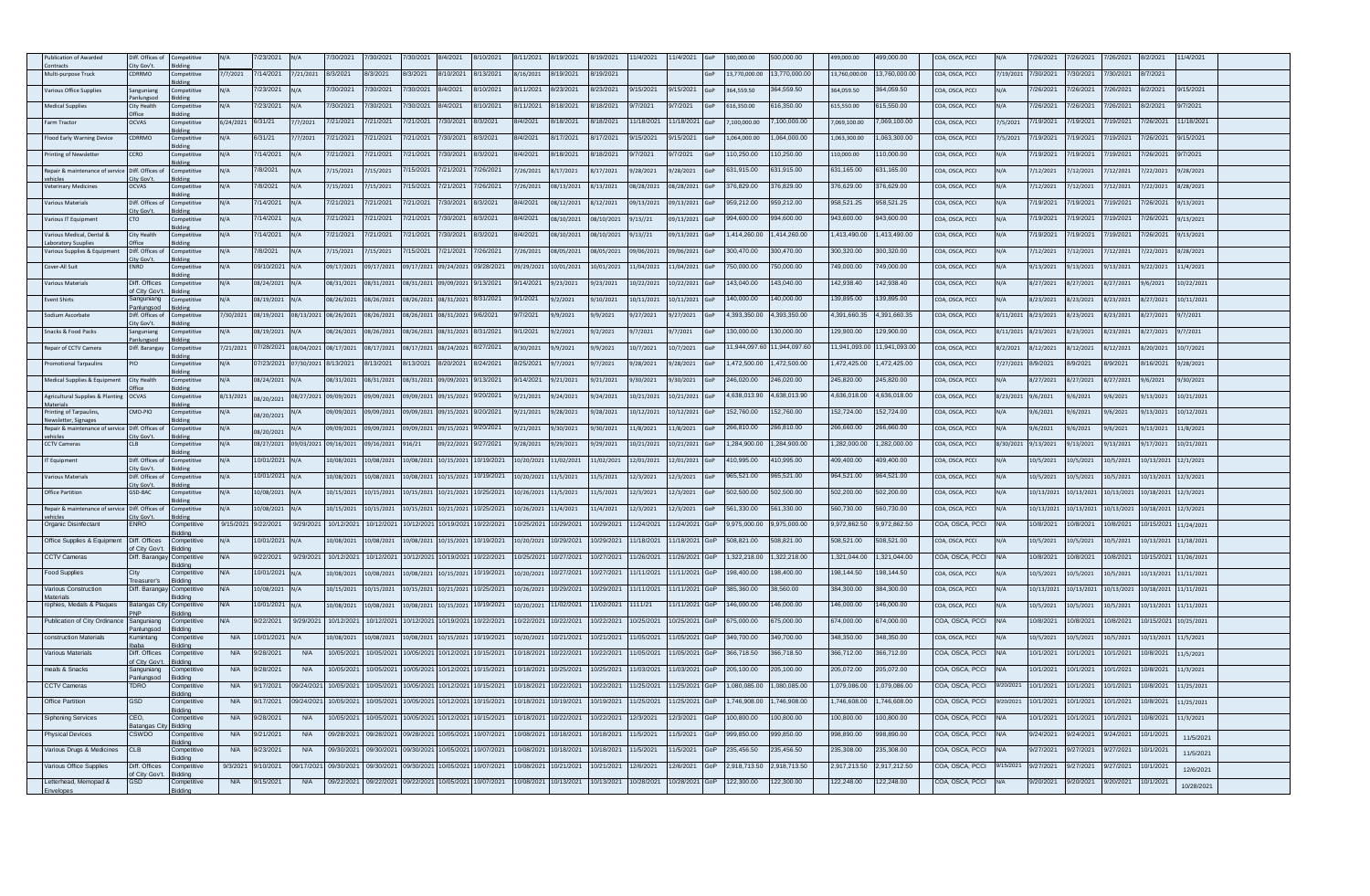|                                                               | city Mayor's                                 | Competitive                      | <b>N/A</b> | /21/2021   | <b>N/A</b> | 09/28/2021 | 09/28/2021 | 09/28/202  | 0/05/202   | 0/07/2021  | 0/08/2021            | 0/15/2021  | )/15/2021  | 0/28/2021  | 0/28/202  | 337,500.00    | 37,500.00    | 30,000.00     | 30,000.00    | COA, OSCA, PCCI |            | /24/2021   | /24/2021   | 1/24/2021            | 10/1/2021  | 10/28/2021 |  |
|---------------------------------------------------------------|----------------------------------------------|----------------------------------|------------|------------|------------|------------|------------|------------|------------|------------|----------------------|------------|------------|------------|-----------|---------------|--------------|---------------|--------------|-----------------|------------|------------|------------|----------------------|------------|------------|--|
| Goods & Commodities                                           | <b>Hice</b><br>CSWDO                         | iddina<br>Competitive            | <b>N/A</b> | 9/21/2021  | <b>N/A</b> | 09/28/2021 | 09/28/2021 | 09/28/202  | 0/05/202   | 10/07/2021 | 0/08/2021            | 10/17/2021 | 0/17/2021  | 0/28/2021  | 0/28/2021 | 599,558.00    | 99,558.00    | 599,058.00    | 599.058.00   | COA, OSCA, PCCI |            | 9/24/2021  | 9/24/2021  | 9/24/2021            | 10/1/2021  | 10/28/2021 |  |
| arious Office Supplies                                        |                                              | idding<br>ompetit                | <b>N/A</b> | 9/21/2021  | <b>N/A</b> | 09/28/202  | 9/28/202   | 9/28/20    | 0/05/202   | 10/07/2021 | 0/08/202             | 0/8/2021   | 0/8/2021   | 0/28/2021  | 0/28/202  | 162,399.50    | 62,399.50    | 62,000.00     | 462,000.00   | OA, OSCA, PCCI  |            | 9/24/2021  | /24/202    | 1/24/2021            | 10/1/2021  |            |  |
|                                                               |                                              | iddina                           |            |            |            |            |            |            |            |            |                      |            |            |            |           |               |              |               |              |                 |            |            |            |                      |            | 10/28/2021 |  |
| Various Office Furniture                                      | City Library                                 | Competitive<br>dding             | '######    | 10/28/2021 | 1/04/2021  | 11/17/2021 | 11/17/2021 | 1/17/2021  | 1/23/202   | 1/26/2021  | 1/29/2021            | 12/9/2021  | 2/9/2021   | 12/21/2021 | 2/21/2021 | 5.447.150.00  | 5.447.150.00 | 5.446.643.00  | .446.643.00  | COA, OSCA, PCCI | /2/2021    | 1/15/2021  | 1/15/2021  | 11/15/2021 11/19/202 |            | 12/21/2021 |  |
| Dep't. Shirt & Jacket                                         | Sanguniang<br>anlungsg                       | <b>Competitive</b><br>iddina     | <b>N/A</b> | 1/12/2021  | <b>N/A</b> | 11/19/2021 | 11/19/2021 | 11/19/202  | 1/24/202   | 1/26/2021  | 1/29/2021            | 12/1/2021  | 2/1/2021   | 12/7/2021  | 2/7/2021  | 136,450.00    | 36,450.00    | 136,432.00    | 136,432.00   | COA, OSCA, PCCI |            | 11/17/2021 | 11/17/2021 | 11/17/2021           | 11/19/202  | 12/7/2021  |  |
| Renair & maintenance of                                       | CEO.                                         | Competitive                      | N/A        | 1/9/2021   | <b>N/A</b> | 11/16/2021 | 11/16/2021 | 1/16/202   | 1/19/202   | 1/23/2021  | 1/24/2021            | 12/2/2021  | 2/2/2021   | 12/13/2021 | 2/13/2021 | 387.107.00    | 887.107.00   | 386.421.50    | 86.421.50    | COA, OSCA, PCCI |            | 1/15/2021  | 11/15/2021 | 11/15/2021           | 11/17/202  | 12/13/2021 |  |
| rvice vehicles<br>ustomized Insulated Tumb                    | <b>Batangas City</b><br>city Mayor's         | Ridding<br>ompetitive            | <b>N/A</b> | 1/12/202   | <b>N/A</b> | 11/19/202  | 1/19/202   | /19/202    | 1/24/202   | 1/26/2021  | /29/202 <sup>-</sup> | 2/1/2021   | 2/1/2021   | 2/9/2021   | 2/9/2021  | 350,000.00    | 50,000.00    | 849,250.00    | 49,250.00    | COA, OSCA, PCCI |            | 1/17/202   | 1/17/202   | 11/17/2021           | 1/19/202   | 12/9/2021  |  |
| Digital Library Platform                                      | зb.                                          | dino<br>Competitive              | 9/29/202   | 10/5/2021  | 10/12/2021 | 11/02/2021 | 11/02/2021 | 1/02/202   | 1/16/202   | 1/19/2021  | /19/2021             | 12/3/2021  | 2/3/2021   | 12/20/2021 | 2/20/2021 | 3.400.000.00  | 1,400,000.00 | 3.397.000.00  | 3.397.000.00 | COA, OSCA, PCCI | 0/10/2021  | 0/29/2021  | 10/29/2021 | 10/29/2021           | 11/14/2021 |            |  |
|                                                               |                                              | idding                           |            |            |            |            |            |            |            |            |                      |            |            |            |           |               |              |               |              |                 |            |            |            |                      |            | 2/20/2021  |  |
| aptop Computer                                                | Diff. Offices<br>City Gov't                  | Competitive<br>iddina            | <b>N/A</b> | 10/28/202  | 1/04/202   | 11/17/202  | 1/17/2021  | 1/17/202   | 1/23/202   | 1/26/2021  | /29/202              | 1/29/2021  | /29/202    | 12/7/2021  | 2/7/2021  | ,496,000.00   | 496,000.00   | 1,495,000.00  | ,495,000.00  | COA, OSCA, PCCI | /2/2021    | 1/15/2021  | 11/15/202  | 11/15/202            | 11/19/202  | 12/7/2021  |  |
| arious Materials                                              | Diff. Offices<br>f City Gov't                | ompetitive<br><b>Bidding</b>     | <b>N/A</b> | 1/9/2021   | <b>N/A</b> | 11/16/2021 | 11/16/2021 | 1/16/202   | 1/19/202   | 1/23/2021  | 1/24/2021            | 1/29/2021  | /29/2021   | 12/7/2021  | 2/7/2021  | 258.022.50    | 58.022.50    | 257,540,75    | 257.540.75   | COA, OSCA, PCCI |            | 1/15/2021  | 11/15/2021 | 11/15/2021           | 11/17/2021 | 12/7/2021  |  |
| res of Farm Tractor                                           | <b>CVAS</b>                                  | mpet                             | <b>N/A</b> | 1/4/2021   | <b>N/A</b> | 1/11/202   | 1/11/202   | 1/11/202   | 1/16/202   | 1/19/2021  | 1/24/2021            | 1/26/2021  | 1/26/2021  | 12/7/2021  | 2/7/2021  | 658,000.00    | 58,000.00    | 657,820.00    | 57,820.00    | COA, OSCA, PCCI |            | 1/8/2021   | 1/8/2021   | 18/21                | 1/12/202   | 12/7/2021  |  |
| lotting & Blueprinting of                                     | CEO.                                         | iddina<br>Competitive            | <b>N/A</b> | 1/4/2021   | <b>N/A</b> | 11/11/2021 | 11/11/2021 | 1/11/202   | 1/16/202   | 1/19/2021  | 1/24/2021            | 1/26/2021  | 1/26/2021  | 12/7/2021  | 2/7/2021  | 98.625.00     | 8.625.00     | 98.525.00     | 98.525.00    | COA. OSCA. PCCI |            | 1/8/2021   | 1/8/2021   | 118/21               | 11/12/202  | 12/7/2021  |  |
| Digital Duplicator                                            | atangs<br>Dep. Ed.,                          | idding<br>ompetitiv              | <b>N/A</b> | 1/4/2021   | <b>N/A</b> | 11/11/2021 | 11/11/2021 | 11/11/2021 | 1/16/202   | 11/19/2021 | 1/24/2021            | 1/29/2021  | /29/2021   | 12/7/2021  | 2/7/2021  | 750,000.00    | 50,000.00    | 744,440.00    | 744,440.00   | COA, OSCA, PCCI |            | 11/8/2021  | 1/8/2021   | 118/21               | 11/12/2021 |            |  |
|                                                               | atangas                                      | iddina                           | <b>N/A</b> | 1/4/2021   | <b>N/A</b> | 11/11/2021 | 11/11/2021 | 1/11/202   | 1/16/2021  | 1/19/2021  | /22/2021             | 1/23/2021  | /23/2021   | 12/7/2021  | 2/7/2021  | 70,000.00     | 70,000.00    | 769,500.00    | 69,500.00    | COA, OSCA, PCCI |            | 1/8/2021   | 1/8/2021   | 1/8/2021             | 11/12/2021 | 12/7/2021  |  |
| hlorine & Muriatic Acid                                       | <b>City Sports</b>                           | omnetitiv                        |            |            |            |            |            |            |            |            |                      |            |            |            |           |               |              |               |              |                 |            |            |            |                      |            | 12/7/2021  |  |
| ndergarten Tables & chairs                                    | ep. Ed.,<br>tanga                            | mpetitiv                         | '#####     | 0/19/202   | 0/26/202   | 11/09/202  | 1/09/202   | /09/20     | 1/16/202   | 1/19/2021  | 1/22/202             | 1/23/2021  | /23/202    | 2/7/2021   | 2/7/2021  | 3,790,000.00  | 790,000.00   | 3,788,500.00  | ,788,500.00  | COA, OSCA, PCCI | 0/24/202   | 1/5/2021   | 1/5/202    | 1/5/2021             | 1/15/202   | 12/7/2021  |  |
| ablets                                                        | Dep. Ed.,                                    | ompetitive<br>dding              | '######    | 10/19/2021 | 10/26/2021 | 11/09/2021 | 11/09/2021 | 1/09/202   | 1/16/202   | 1/19/2021  | /22/2021             | 1/24/2021  | /24/2021   | 12/16/2021 | 2/16/2021 | 40.000.000.00 | 10.000.000.0 | 39.995.200.00 | 39.995.200.0 | COA, OSCA, PCCI | 0/24/202   | 1/5/2021   | 1/5/2021   | 1/5/2021             | 11/15/202  | 12/16/2021 |  |
| peec Lab                                                      | atangas<br>Dep. Ed.,                         | ompetitiv                        | ,,,,,,,,   | 10/19/202  | 10/26/202  | 11/09/202  | 1/09/2021  | 1/09/202   | 1/16/202   | 1/19/2021  | 1/22/202             | 1/23/2021  | 1/23/2021  | 12/16/2021 | 2/16/2021 | 4,500,000.00  | ,500,000.00  | 4,498,000.00  | 1,498,000.00 | COA, OSCA, PCCI | /24/202    | 1/5/2021   | 1/5/202    | 1/5/2021             | 11/15/202  | 12/16/2021 |  |
| aboratory Furniture                                           | latangas<br>Dep. Ed.,                        | ompetitiv                        | ,,,,,,,,,  | 10/19/2021 | 10/26/2021 | 11/09/2021 | 11/09/2021 | 11/09/202  | 1/16/202   | 1/19/2021  | /22/2021             | 1/23/2021  | /23/2021   | 12/16/2021 | 2/16/2021 | 33,650,000.00 | 33.650.000.0 | 33,645,950.00 | 33.645.950.0 | COA, OSCA, PCCI | 0/24/2021  | 11/5/2021  | 11/5/2021  | 1/5/2021             | 11/15/2021 |            |  |
| urified Drinking Water                                        | atanga<br>Diff. Offices of                   | ompetitiv                        | <b>N/A</b> | 1/4/2021   | N/A        | 11/11/2021 | 11/11/2021 | 1/11/202   | 1/16/202   | 1/19/2021  | 1/22/2021            | 1/22/2021  | 1/22/2021  | 2/22/2021  | 2/22/2021 | 443,250.00    | 43,250.00    | 442,790.00    | 442,790.00   | COA, OSCA, PCCI |            | 1/8/2021   | 11/8/2021  | 1/8/2021             | 11/12/2021 | 12/16/2021 |  |
|                                                               | ity Gov't.                                   |                                  |            |            |            |            |            |            |            |            |                      |            |            |            |           |               |              |               |              |                 |            |            |            |                      |            | 12/22/2021 |  |
| arious Construction Material:                                 | Diff, Barangay                               | ompetitive                       | <b>N/A</b> | 2/15/202   | <b>N/A</b> | 12/22/2021 | 12/22/2021 | 2/22/202   | 2/24/202   | 12/27/2021 | 2/27/2021            | 2/29/2021  | 2/29/2021  | 12/31/2021 | 2/31/2021 | 112,190.63    | 12,190.63    | 12,043.00     | 12,043.00    | COA, OSCA, PCCI |            | 2/20/2021  | 2/20/202   | 12/20/2021           | 12/22/202  | 12/31/2021 |  |
| arious Materials                                              | Diff. Offices of<br>ity Gov't.               | mpetitiv                         | <b>N/A</b> | 12/8/2021  | <b>N/A</b> | 12/15/2021 | 12/15/2021 | 12/15/202  | 1217/21    | 12/20/2021 | 12/21/2021           | 12/24/2021 | 2/24/2021  | 12/27/2021 | 2/27/2021 | 112,985.00    | 12,985.00    | 12,982.50     | 12,982.50    | COA, OSCA, PCCI |            | 12/13/2021 | 12/13/2021 | 12/13/2021           | 12/15/202  | 12/27/2021 |  |
| Public Address System                                         | O IRE                                        | mnetitive                        | <b>N/A</b> | 12/8/2021  | <b>N/A</b> | 12/15/2021 | 12/15/2021 | 12/15/202  | 1217/21    | 12/20/2021 | 2/21/2021            | 12/23/2021 | 2/23/2021  | 12/27/2021 | 2/27/2021 | 156,350.00    | 56,350.00    | 156,250.00    | 56,250.00    | COA, OSCA, PCCI |            | 12/13/2021 | 12/13/2021 | 12/13/2021           | 12/15/202  | 12/27/2021 |  |
| nstruction Materials                                          | liff. Offices of                             | npetitiv                         | <b>N/A</b> | 2/8/202    | N/A        | 12/15/202  | 12/15/2021 | 2/15/202   | 1217/21    | 12/20/2021 | 2/21/202             | 2/23/2021  | 2/23/202   | 2/27/2021  | 2/27/2021 | 393,175.00    | 93,175.00    | 392,202.00    | 92,202.00    | OA, OSCA, PCCI  |            | 12/13/2021 | 12/13/202  | 12/13/2021           | 12/15/202  | 12/27/2021 |  |
| <b>Ionobloc Chairs</b>                                        | ty Gov't<br>tity Mayor's                     | ompetitive                       | <b>N/A</b> | 1/24/202   | 12/01/2021 | 12/14/2021 | 12/14/2021 | 12/14/202  | 2/17/202   | 12/20/2021 | 2/21/2021            | 12/27/2021 | 2/27/2021  | 12/29/2021 | 2/29/2021 | .425.000.00   | .425.000.00  | 1.424.000.00  | .424.000.00  | COA, OSCA, PCCI |            | 2/13/2021  | 12/13/2021 | 12/13/2021           | 12/15/202  | 12/29/2021 |  |
| Repair & maintenance of service                               | Diff. Offices of                             | <b>Competitiv</b>                | <b>N/A</b> | 2/3/2021   | <b>N/A</b> | 12/10/2021 | 12/10/2021 | 12/10/202  | 2/15/202   | 12/16/2021 | 2/17/2021            | 2/22/2021  | 2/22/2021  | 12/27/2021 | 2/27/2021 | 246,790.00    | 46,790.00    | 246,640.00    | 46,640.00    | COA, OSCA, PCCI |            | 12/9/2021  | 12/9/2021  | 12/9/2021            | 12/13/202  |            |  |
| <b>cles</b><br>Department Shirt & Polo Shirt                  | ity Gov't.<br>Diff. Offices of               | idine<br>mpetitive               | N/A        | 2/6/2021   | <b>N/A</b> | 12/13/2021 | 12/13/2021 | 2/13/202   | 2/15/202   | 2/16/2021  | 2/17/2021            | 12/22/2021 | 2/22/2021  | 2/27/2021  | 2/27/2021 | 53,140.00     | 53,140.00    | 153,040.00    | 53,040.00    | COA, OSCA, PCCI |            | 2/9/2021   | 2/9/2021   | 12/9/2021            | 12/13/202  | 12/27/2021 |  |
|                                                               | ity Gov't                                    |                                  |            |            |            |            |            |            |            |            |                      |            |            |            |           |               |              |               |              |                 |            |            |            |                      |            | 12/27/202  |  |
| <b>Steel Railings</b>                                         | GS5                                          |                                  | <b>N/A</b> | 12/2/2021  | N/A        | 12/09/2021 | 12/09/2021 | 2/09/202   | 12/13/2021 | 12/16/2021 | 12/17/2021           | 12/22/2021 | 2/22/2021  | 2/27/2021  | 2/27/2021 | 850,000.00    | 50.000.00    | 848,500.00    | 48.500.00    | COA, OSCA, PCCI |            | 12/9/2021  | 12/9/2021  | 12/9/2021            | 12/13/202  | 12/27/2021 |  |
| Siphoning services                                            | City Market                                  | <b>Competitive</b>               | <b>N/A</b> | 1/17/2021  | <b>N/A</b> | 1/24/2021  | 1/24/2021  | 1/24/202   | 2/01/202   | 2/6/2021   | 2/7/2021             | 2/27/2021  | 2/27/2021  | 2/29/2021  | 2/29/2021 | 17,400.00     | 7,400.00     | 47,000.00     | 7,000.00     | COA, OSCA, PCCI |            | 1/22/2021  | 11/22/2021 | 1/22/2021            | 1/29/202   | 12/29/202  |  |
| Rental of Temporary<br>lealth/Isolation Facilit               | <b>Batangas City</b><br>yernmen              | legotiated<br>ocuremen           | <b>N/A</b> |            | <b>N/A</b> | <b>N/A</b> | N/A        | <b>N/A</b> | <b>N/A</b> | 129/2021   | 6/29/2021            | /30/2021   |            | 6/30/2021  | /30/2021  | 620.000.00    | 20.000.00    | 620,000.00    | 20,000.00    | <b>N/A</b>      | <b>N/A</b> | N/A        |            | VA.                  |            |            |  |
| <b>Rental of Temporary</b><br><b>Health/Isolation Facilit</b> | <b>Batangas City</b><br>overnment            | <b>Negotiated</b>                | <b>N/A</b> |            | <b>N/A</b> | <b>N/A</b> | N/A        | <b>N/A</b> | <b>N/A</b> | 06/292021  | 6/29/2021            | 6/30/2021  |            | 6/30/2021  | /30/2021  | 154,845.00    | 54,845.00    | 154,845.00    | 54,845.00    |                 | N/A        | VA         |            |                      |            |            |  |
| Rental of Temporary                                           | <b>Batangas City</b>                         | Procurement<br>egotiated         | <b>N/A</b> |            | <b>N/A</b> | <b>N/A</b> | <b>N/A</b> | <b>N/A</b> | <b>N/A</b> | 6/29/2021  | 6/29/2021            | 6/30/2021  |            | 6/30/2021  | /30/2021  | 620,000.00    | 20.000.00    | 620,000.00    | 20,000.00    | <b>N/A</b>      | <b>N/A</b> | N/A        |            | VA.                  |            |            |  |
| lealth/Isolation Facili<br>Rental of Temporary                | vernmen<br><b>Batangas City</b>              | curemer<br>legotiated            |            |            | <b>N/A</b> | <b>N/A</b> | <b>N/A</b> | <b>N/A</b> | <b>N/A</b> | /29/2021   | 3/29/2021            | 3/30/2021  |            | 3/30/2021  | /30/2021  | ,343,199.00   | ,343,199.00  | ,343,199.00   | ,343,199.00  |                 |            |            |            |                      |            |            |  |
| lealth/Isolation Facilit<br>Rental of Temporary               | vernment<br>Batangas City                    | curemen<br>Negotiated            | <b>N/A</b> |            | N/A        | N/A        | N/A        | N/A        | <b>N/A</b> | /29/2021   | 6/29/2021            | /30/2021   |            | 6/30/2021  | 30/2021   | 620,000.00    | 20,000.00    | 620,000.00    | 20,000.00    | <b>NVA</b>      | N/A        | <b>N/A</b> | A\V        | N/A                  |            |            |  |
| lealth/Isolation Facilit                                      | overnment                                    | ocurement                        |            |            |            |            | N/A        |            |            |            |                      |            |            |            |           |               |              |               |              |                 | <b>N/A</b> | <b>N/A</b> |            | <b>VA</b>            |            |            |  |
| COVID-19 VACCINATION<br>APP                                   | City Health                                  | legotiated<br>ocuremen           | <b>N/A</b> |            | <b>N/A</b> | <b>N/A</b> |            | <b>N/A</b> | <b>N/A</b> | 1/29/2021  | 6/29/2021            | 6/29/2021  | <b>N/A</b> | 6/29/2021  | /29/2021  | 40,000.00     | 0,000.00     | 10,000.00     | 0,000.00     | <b>NA</b>       |            |            | VΑ         |                      |            |            |  |
| Various Office Supplies                                       | City Civil                                   | ntractin                         | <b>N/A</b> |            | <b>N/A</b> | <b>N/A</b> | <b>N/A</b> | <b>N/A</b> | <b>N/A</b> | %/18/2021  | 6/18/2021            | 3/28/2021  | <b>N/A</b> | 6/28/2021  | /28/2021  | 42.747.36     | 2.747.36     | 42,747.36     | 42.747.36    |                 | <b>N/A</b> |            |            |                      |            |            |  |
| Refilling of Dry Chemical Fire<br>stinguisher                 | CSWDO                                        | legotiated<br><b>Curemen</b>     | <b>N/A</b> |            | <b>N/A</b> | <b>N/A</b> | <b>N/A</b> | <b>N/A</b> | <b>N/A</b> | /21/2021   | 6/21/2021            | 6/29/2021  | <b>N/A</b> | 6/29/2021  | /29/2021  | 8,000.00      | 0.000, 00    | 8,000.00      | ,000.00      |                 | <b>N/A</b> | N/A        |            | ٧A                   |            |            |  |
| Repair & Maintenance                                          | City Health                                  | <b>Direct</b>                    | <b>N/A</b> |            | <b>N/A</b> | <b>N/A</b> | N/A        | <b>N/A</b> | <b>N/A</b> | /22/2021   | 3/22/2021            | /29/2021   | <b>N/A</b> | 6/29/2021  | /29/2021  | 8.016.00      | 00.016.00    | 8.016.00      | 8.016.00     |                 | <b>N/A</b> | N/A        | N/A        | VA.                  |            |            |  |
| Disinfectant                                                  | ffice<br><b>BCIMT-</b>                       | Contracting<br><b>Negotiated</b> | <b>N/A</b> |            | <b>N/A</b> | <b>N/A</b> | N/A        | <b>N/A</b> | <b>N/A</b> | 6/25/2021  | 3/25/2021            | /2/2021    | <b>N/A</b> | 7/2/2021   | /2/2021   | ,968,935.00   | ,968,935.00  | 4,968,935.00  | 1,968,935.00 |                 | <b>N/A</b> | N/A        |            |                      |            |            |  |
| ood Pack / Container                                          | <b>Batangas City</b><br><b>Batangas City</b> | rocuremen<br>legotiated          | <b>N/A</b> |            | <b>N/A</b> | <b>N/A</b> | <b>N/A</b> | <b>N/A</b> | <b>N/A</b> | 122/2021   | 6/22/2021            | 6/23/2021  | <b>N/A</b> | 6/23/2021  | 3/23/2021 | 500,000.00    | 00.000.00    | 500,000.00    | 00,000.00    | <b>N/A</b>      | <b>N/A</b> | N/A        |            | VA.                  |            |            |  |
|                                                               | vernmer                                      | ocuremer                         |            |            |            |            |            |            |            |            |                      |            |            |            |           |               |              |               |              |                 |            |            |            |                      |            |            |  |
| Repair & Maintenance                                          | Sanggunian<br>anglunsoc                      | egotiated                        | <b>N/A</b> |            | <b>N/A</b> | <b>N/A</b> | N/A        | <b>N/A</b> | <b>N/A</b> | /7/2021    | 3/7/2021             | /8/2021    | <b>N/A</b> | 6/8/2021   | /8/2021   | 26,459.00     | 6.459.00     | 26,459.00     | 16,459.00    |                 | <b>N/A</b> |            |            |                      |            |            |  |
| Repair & Maintenance                                          | Sanggunian<br>anglunsod                      | Direct<br>ontracting             | <b>N/A</b> |            | N/A        | <b>N/A</b> | <b>N/A</b> | <b>N/A</b> | <b>N/A</b> | /16/2021   | 6/16/2021            | 3/17/2021  | <b>N/A</b> | 6/17/2021  | /17/2021  | 13,843.00     | 3,843.00     | 13,843.00     | 13,843.00    | <b>NVA</b>      | N/A        | $N/\Delta$ |            | N/A                  |            |            |  |
| Rental of Heavy Equipment                                     | <b>DRRMO</b>                                 | legotiated                       | <b>N/A</b> |            | <b>N/A</b> | <b>N/A</b> | N/A        | <b>N/A</b> | <b>N/A</b> | 3/8/2021   | 6/8/2021             | /15/2021   | <b>N/A</b> | /15/2021   | /15/2021  | 1,999,700.00  | ,999,700.00  | ,999,700.00   | ,999,700.00  |                 | <b>N/A</b> | <b>N/A</b> | VA.        | <b>VA</b>            |            |            |  |
| Repair & Maintenance                                          | anggunian                                    | ocuremen<br><b>Direct</b>        | <b>N/A</b> |            | <b>N/A</b> | N/A        | N/A        | <b>N/A</b> | <b>N/A</b> | /4/2021    | 3/4/2021             | /17/2021   | <b>N/A</b> | 6/17/2021  | /17/2021  | 7.810.00      | 810.00       | 27,810.00     | 7.810.00     |                 |            |            |            |                      |            |            |  |
| <b>NFA Rice</b>                                               | anglunsc<br>DRRMO                            | ntractin<br>egotiated            | <b>N/A</b> |            | <b>N/A</b> | <b>N/A</b> | <b>N/A</b> | <b>N/A</b> | <b>N/A</b> | /11/2021   | 6/11/2021            | /18/2021   |            | /18/2021   | /18/2021  | 943,750.00    | 43,750.00    | 943,750.00    | 43,750.00    |                 | <b>N/A</b> |            |            | VA                   |            |            |  |
| Repair & Maintenance                                          | anggunian                                    | irect Contract                   | <b>N/A</b> |            | <b>N/A</b> | <b>N/A</b> | N/A        | <b>N/A</b> | <b>N/A</b> | /4/2021    | 3/4/2021             | /17/2021   | <b>N/A</b> | 6/17/2021  | /17/2021  | 9.855.00      | .855.00      | 9.855.00      | .855.00      |                 | <b>N/A</b> | N/A        | <b>V/A</b> | VA.                  |            |            |  |
|                                                               | angluns                                      |                                  |            |            |            |            |            |            |            |            |                      |            |            |            |           |               |              |               |              |                 |            |            |            |                      |            |            |  |
| rashbag (Small)                                               | MO:                                          | legotiated                       | <b>N/A</b> |            | <b>N/A</b> | <b>N/A</b> | <b>N/A</b> | <b>N/A</b> | <b>N/A</b> | /2/2021    | 7/02/201             | /5/2021    |            | 7/5/2021   | /5/2021   | 5,000.00      | 5.000.00     | 15,000.00     | 5.000.00     |                 |            | N/A        |            |                      |            |            |  |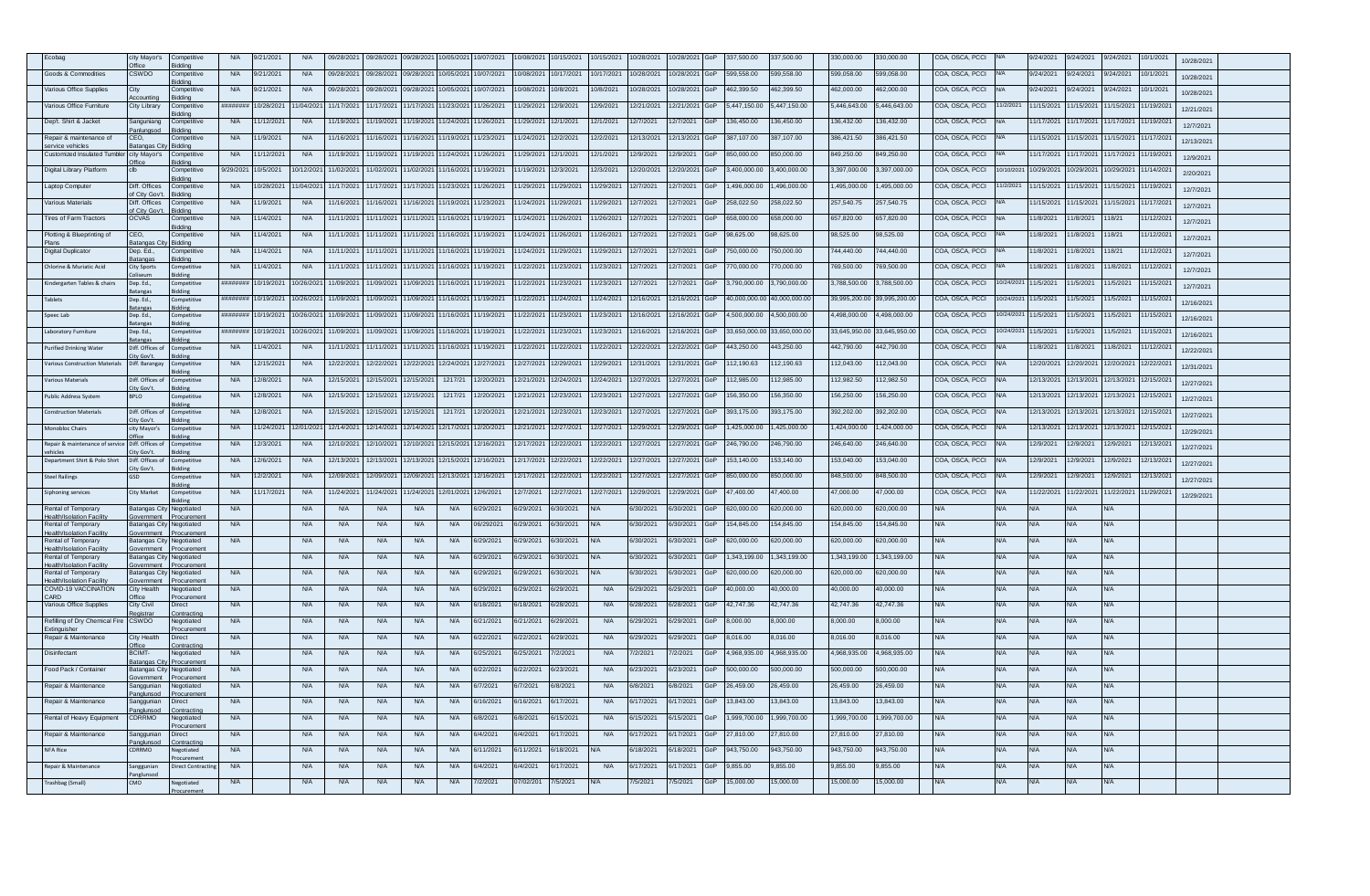| Repair & Maintenance           |                                      | <b>lirect Contraction</b> | <b>N/A</b> | <b>N/A</b> | <b>N/A</b> | <b>N/A</b> | <b>N/A</b> | <b>N/A</b> | /25/2021  | 6/25/2021 | 7/2021    |            | 7/2021    | /7/2021       |     | 24.205.86    | 24.205.86   | 24.205.86    | 24.205.86   |            |            |            |            |            |  |  |
|--------------------------------|--------------------------------------|---------------------------|------------|------------|------------|------------|------------|------------|-----------|-----------|-----------|------------|-----------|---------------|-----|--------------|-------------|--------------|-------------|------------|------------|------------|------------|------------|--|--|
| ood Supplies                   | <b>Batangas City</b>                 | legotiated                | <b>N/A</b> | <b>N/A</b> | <b>N/A</b> | <b>N/A</b> | <b>N/A</b> | <b>N/A</b> | /10/2021  | 6/10/2021 | 6/11/2021 | <b>N/A</b> | 6/11/2021 | 3/11/2021     |     | 164,588.00   | 164,588.00  | 164,588.00   | 164,588.00  | <b>VA</b>  | <b>N/A</b> | N/A        |            | N/A        |  |  |
| <b>Food Supplies</b>           | <b>Batangas City</b>                 | <b>potiated</b>           | <b>N/A</b> | <b>N/A</b> | <b>N/A</b> | <b>N/A</b> | <b>N/A</b> | <b>N/A</b> | 6/10/2021 | 6/10/2021 | 6/11/2021 | <b>N/A</b> | 6/11/2021 | 6/11/2021     | GoP | 170,610.00   | 70,610.00   | 170.610.00   | 70,610.00   | VA.        | <b>N/A</b> |            |            | N/A        |  |  |
| Fruits                         | atangas City                         | egotiated                 | <b>N/A</b> | <b>N/A</b> | <b>N/A</b> | <b>N/A</b> | <b>N/A</b> | <b>N/A</b> | /10/2021  | /10/2021  | 3/11/2021 | <b>N/A</b> | 6/11/2021 | /11/2021      |     | 68,000.00    | 68,000.00   | 68,000.00    | 68,000.00   | VA.        | <b>N/A</b> |            |            | <b>VA</b>  |  |  |
| Chicken                        | <b>Batangas City</b>                 | egotiated                 | <b>N/A</b> | N/A        | <b>N/A</b> | <b>N/A</b> | <b>N/A</b> | <b>N/A</b> | 6/10/2021 | 6/10/2021 | 6/11/2021 | <b>N/A</b> | 6/11/2021 | 3/11/2021     | G∩P | 97.410.00    | 37.410.00   | 97.410.00    | 97.410.00   | N/A        | <b>N/A</b> | N/A        | VA         | <b>N/A</b> |  |  |
| Food Supplies                  | atangas City                         | egotiated                 | <b>N/A</b> | <b>N/A</b> | <b>N/A</b> | <b>N/A</b> | <b>N/A</b> | <b>N/A</b> | V10/2021  | 6/10/2021 | 6/11/2021 | <b>N/A</b> | 6/11/2021 | /11/2021      |     | 84,154.00    | 4,154.00    | 84,154.00    | 4,154.00    |            | <b>N/A</b> |            |            | <b>N/A</b> |  |  |
| Food Supplies                  | <b>Batangas City</b>                 | gotiated                  | <b>N/A</b> | <b>N/A</b> | <b>N/A</b> | <b>N/A</b> | <b>N/A</b> | <b>N/A</b> | i/10/2021 | 6/10/2021 | 6/11/2021 | <b>N/A</b> | 6/11/2021 | i/11/2021     | GoP | 259.460.00   | 259,460.00  | 259,460.00   | 259,460.00  | <b>N/A</b> | <b>N/A</b> | N/A        | <b>AV</b>  | N/A        |  |  |
| ood Supplies                   | <b>Batangas City</b>                 | egotiated                 | N/A        | <b>N/A</b> | <b>N/A</b> | <b>N/A</b> | <b>N/A</b> | <b>N/A</b> | /10/2021  | 10/2021   | /11/2021  | <b>N/A</b> | 6/11/2021 | /11/2021      |     | 55,770.00    | 5,770.00    | 55,770.00    | 55,770.00   |            | <b>N/A</b> |            |            |            |  |  |
| Goods & Commodities            | <b>CSWDO/CDF</b>                     | curement<br>Vegotiated    | <b>N/A</b> | <b>N/A</b> | <b>N/A</b> | <b>N/A</b> | <b>N/A</b> | <b>N/A</b> | /12/2021  | 7/12/2021 | /19/2021  | <b>N/A</b> | 7/19/2021 | /19/2021      |     | 1,638,200.00 | .638.200.00 | 1.638.200.00 | ,638,200.00 | <b>NA</b>  | <b>N/A</b> | N/A        | <b>N/A</b> | <b>N/A</b> |  |  |
| Repair & Maintenance           | ИO<br>City                           | pcuremen<br>irect         | <b>N/A</b> | <b>N/A</b> | <b>N/A</b> | <b>N/A</b> | <b>N/A</b> | <b>N/A</b> | 7/7/2021  | 7/7/2021  | /16/2021  | <b>N/A</b> | 7/16/2021 | /16/2021      |     | 8,037.11     | ,037.11     | 8,037.11     | 3,037.11    | <b>NA</b>  | <b>N/A</b> | <b>N/A</b> |            | <b>N/A</b> |  |  |
|                                | sessor's                             | ontracting                |            |            |            |            |            |            |           |           |           |            |           |               |     |              |             |              |             |            |            |            |            |            |  |  |
| Goods & Commodities            | <b>CSWDO</b>                         | egotiated<br>ocuremen     | <b>N/A</b> | <b>N/A</b> | <b>N/A</b> | <b>N/A</b> | <b>N/A</b> | <b>N/A</b> | 7/12/2021 | 7/12/2021 | /19/2021  |            | /19/2021  | /19/2021      |     | 1,499,680.00 | ,499,680.00 | 1,499,680.00 | ,499,680.00 |            | <b>N/A</b> |            |            | N/A        |  |  |
| <b>/arious Supplies</b>        | City Health                          | legotiated<br>ocurement   | <b>N/A</b> | <b>N/A</b> | <b>N/A</b> | <b>N/A</b> | <b>N/A</b> | <b>N/A</b> | /7/2021   | /7/2021   | /9/2021   | <b>N/A</b> | 7/9/2021  | /9/2021       |     | 40,675.00    | 0,675.00    | 40,675.00    | 0,675.00    | ¥Α         | <b>N/A</b> |            |            | <b>VA</b>  |  |  |
| Refill of LPG Tank (11kg)      | CMO/<br>satangas Ci                  | Vegotiated<br>curement    | <b>N/A</b> | <b>N/A</b> | <b>N/A</b> | <b>N/A</b> | <b>N/A</b> | <b>N/A</b> | /8/2021   | 7/8/2021  | /12/2021  | N/A        | 7/12/2021 | /12/2021      |     | 121.500.00   | 21,500.00   | 121.500.00   | 121.500.00  | <b>N/A</b> | <b>N/A</b> | N/A        | N/A        | N/A        |  |  |
| Furniture & Fixtures           | CMO                                  | egotiated<br>ocurement    | <b>N/A</b> | <b>N/A</b> | <b>N/A</b> | <b>N/A</b> | <b>N/A</b> | <b>N/A</b> | 7/7/2021  | 7/7/2021  | /12/2021  | <b>N/A</b> | 7/12/2021 | /12/2021      |     | 64,000.00    | 4,000.00    | 64,000.00    | 64,000.00   | <b>VA</b>  | <b>N/A</b> | N/A        |            | N/A        |  |  |
| Food Supplies                  | <b>Batangas City</b>                 | egotiated                 | <b>N/A</b> | <b>N/A</b> | <b>N/A</b> | <b>N/A</b> | <b>N/A</b> | <b>N/A</b> | 7/9/2021  | 7/9/2021  | 7/12/2021 |            | 7/12/2021 | 7/12/2021     | GoP | 94.350.00    | 34.350.00   | 94.350.00    | 94.350.00   | <b>N/A</b> | <b>N/A</b> | N/A        | N/A        | <b>N/A</b> |  |  |
| Food Supplies                  | Batangas City                        | legotiated<br>urement     | <b>N/A</b> | <b>N/A</b> | <b>N/A</b> | <b>N/A</b> | <b>N/A</b> | <b>N/A</b> | /9/2021   | /9/2021   | /12/2021  |            | /12/2021  | /12/2021      |     | 205,881.00   | 05,881.00   | 205,881.00   | 205,881.00  |            | <b>N/A</b> |            |            |            |  |  |
| Food Supplies                  | <b>Batangas City</b>                 | Vegotiated<br>uremer      | <b>N/A</b> | <b>N/A</b> | <b>N/A</b> | <b>N/A</b> | <b>N/A</b> | <b>N/A</b> | /9/2021   | 7/9/2021  | /12/2021  |            | 7/12/2021 | /12/2021      |     | 109,800.00   | 09,800.00   | 109,800.00   | 09.800.00   | VA.        | <b>N/A</b> | NI/A.      | VA.        | N/A        |  |  |
| ood Supplies                   | atangas City                         | egotiated<br>urement      | <b>N/A</b> | <b>N/A</b> | <b>N/A</b> | <b>N/A</b> | <b>N/A</b> | <b>N/A</b> | 7/9/2021  | 7/9/2021  | /12/2021  |            | 7/12/2021 | /12/2021      |     | 169,280.00   | 69,280.00   | 169,280.00   | 69,280.00   | <b>VA</b>  | <b>N/A</b> | <b>N/A</b> | <b>VA</b>  | N/A        |  |  |
| <b>Food Supplies</b>           | <b>Batangas City</b>                 | gotiated                  | <b>N/A</b> | <b>N/A</b> | <b>N/A</b> | N/A        | <b>N/A</b> | <b>N/A</b> | 7/9/2021  | 7/9/2021  | 7/9/2021  |            | 7/12/2021 | 7/12/2021     | GoP | 103.467.00   | 03.467.00   | 103,467.00   | 03,467.00   | <b>N/A</b> | <b>N/A</b> | N/A        | J/A        | N/A        |  |  |
| Eco Bag                        | <b>Batangas City</b>                 | egotiated                 | <b>N/A</b> | <b>N/A</b> | <b>N/A</b> | <b>N/A</b> | <b>N/A</b> | <b>N/A</b> | //5/2021  | 7/5/2021  | /5/2021   |            | 7/5/2021  | /5/2021       |     | 70,000.00    | 0,000.00    | 70,000.00    | 0,000.00    |            | <b>N/A</b> |            |            | ۷A         |  |  |
| Food Supplies                  | <b>Batangas City</b>                 | egotiated                 | <b>N/A</b> | <b>N/A</b> | <b>N/A</b> | <b>N/A</b> | <b>N/A</b> | <b>N/A</b> | /9/2021   | 7/9/2021  | /12/2021  |            | 7/12/2021 | /12/2021      |     | 161.360.00   | 61,360.00   | 161,360.00   | 161,360.00  | <b>N/A</b> | <b>N/A</b> | N/A        | VA.        | N/A        |  |  |
| <b>Food Supplies</b>           | Batangas City                        | egotiated                 | <b>N/A</b> | <b>N/A</b> | <b>N/A</b> | <b>N/A</b> | <b>N/A</b> | <b>N/A</b> | /26/2021  | /26/2021  | /27/2021  |            | 7/27/2021 | /27/2021      |     | 128,430.00   | 28,430.00   | 128,430.00   | 28,430.00   |            | <b>N/A</b> | <b>VA</b>  |            | <b>N/A</b> |  |  |
| <b>Food Supplies</b>           | mment<br><b>Batangas City</b>        | gotiated                  | <b>N/A</b> | N/A        | <b>N/A</b> | <b>N/A</b> | <b>N/A</b> | <b>N/A</b> | /9/2021   | 7/9/2021  | /12/2021  |            | 7/12/2021 | /12/2021      |     | 153,600.00   | 53,600.00   | 153,600.00   | 53.600.00   | ¥Α.        | N/A        | NΙΔ        |            | N/A        |  |  |
| Food Supplies                  | <b>Batangas City</b>                 | egotiated                 | <b>N/A</b> | <b>N/A</b> | <b>N/A</b> | <b>N/A</b> | <b>N/A</b> | <b>N/A</b> | /26/2021  | 7/26/2021 | 7/27/2021 |            | 7/27/2021 | /27/2021      |     | 184,000.00   | 84,000.00   | 184,000.00   | 84,000.00   | <b>VA</b>  | <b>N/A</b> |            |            | <b>VA</b>  |  |  |
| Food Supplies                  | atangas City                         | egotiated                 | <b>N/A</b> | <b>N/A</b> | N/A        | N/A        | <b>N/A</b> | <b>N/A</b> | 7/26/2021 | 7/26/2021 | 7/27/2021 |            | 7/27/2021 | 7/27/2021     |     | 107.950.00   | 07,950.00   | 107.950.00   | 107.950.00  | <b>N/A</b> | <b>N/A</b> | N/Δ        | I/A        | N/A        |  |  |
| ood Supplies                   | vernmen<br><b>Batangas City</b>      | uremer<br>egotiated       | <b>N/A</b> | <b>N/A</b> | <b>N/A</b> | <b>N/A</b> | <b>N/A</b> | <b>N/A</b> | "/26/2021 | //26/2021 | 7/27/2021 |            | 7/27/2021 | /27/2021      |     | 124,832.00   | 24,832.00   | 124,832.00   | 24,832.00   | ٧A.        | <b>N/A</b> | N/A        |            | N/A        |  |  |
| Food Supplies                  | <b>Batangas City</b>                 | <b>potiated</b>           | <b>N/A</b> | <b>N/A</b> | <b>N/A</b> | <b>N/A</b> | <b>N/A</b> | <b>N/A</b> | 7/26/2021 | 7/26/2021 | 7/27/2021 |            | 7/27/2021 | 7/27/2021     |     | 117,140.00   | 17,140.00   | 117,140.00   | 17.140.00   | N/A        | <b>N/A</b> | N/A        |            | <b>N/A</b> |  |  |
| Eco Bag                        | <b>Batangas City</b>                 | egotiated                 | <b>N/A</b> | <b>N/A</b> | <b>N/A</b> | <b>N/A</b> | <b>N/A</b> | <b>N/A</b> | /26/2021  | /26/2021  | /28/2021  |            | /28/2021  | /28/2021      |     | 32,500.00    | 2,500.00    | 32,500.00    | 32,500.00   | <b>VA</b>  | <b>N/A</b> |            |            | <b>VA</b>  |  |  |
|                                |                                      | egotiated                 | <b>N/A</b> | <b>N/A</b> | <b>N/A</b> | <b>N/A</b> | <b>N/A</b> | <b>N/A</b> | "/26/2021 | 7/26/2021 | /27/2021  |            | 7/27/2021 | /27/2021      |     | 226,625.00   | 26,625.00   | 226,625.00   | 226,625.00  |            | N/A        |            |            | VA.        |  |  |
| Food Supplies<br>Food Supplies | <b>Batangas City</b><br>atangas City |                           | <b>N/A</b> | <b>N/A</b> | <b>N/A</b> | N/A        | <b>N/A</b> | <b>N/A</b> | /26/2021  | /26/2021  | /27/2021  |            | 7/27/2021 | /27/2021      |     | 109,180.00   | 09,180.00   | 109,180.00   | 09,180.00   | <b>VA</b>  | <b>N/A</b> |            |            | <b>N/A</b> |  |  |
|                                |                                      | egotiated                 |            |            |            |            |            | <b>N/A</b> | 7/19/2021 |           |           |            |           | /30/2021      |     |              |             |              |             | <b>N/A</b> | <b>N/A</b> | N/A        | <b>AV</b>  |            |  |  |
| ewspaper Subscription          | <b>Batangas City</b>                 | gotiated                  | <b>N/A</b> | <b>N/A</b> | <b>N/A</b> | <b>N/A</b> | <b>N/A</b> |            |           | 7/19/2021 | 7/30/2021 |            | 7/30/2021 |               |     | 40,215.00    | 10,215.00   | 40,215.00    | 40,215.00   |            |            |            |            | <b>N/A</b> |  |  |
| lewspaper Subscription         | atangas City                         | egotiated                 | <b>N/A</b> | <b>N/A</b> | <b>N/A</b> | <b>N/A</b> | <b>N/A</b> | <b>N/A</b> | 19/2021   | /19/2021  | /30/2021  |            | 7/30/2021 | /30/2021      |     | 39,916.00    | 39,916.00   | 39,916.00    | 39,916.00   |            | <b>N/A</b> |            |            | ۷A         |  |  |
| PABX SYSTEM                    | <b>Batangas City</b>                 | egotiated                 | <b>N/A</b> | <b>N/A</b> | <b>N/A</b> | <b>N/A</b> | <b>N/A</b> | <b>N/A</b> | '/9/2021  | 7/9/2021  | /16/2021  |            | 7/16/2021 | /16/2021      |     | 499,988.00   | 99,988.00   | 499.988.00   | 199.988.00  | WA.        | <b>N/A</b> | N/A        | J/A        | <b>N/A</b> |  |  |
| NFA RICE                       | <b>Batangas City</b>                 | egotiated                 | <b>N/A</b> | <b>N/A</b> | <b>N/A</b> | <b>N/A</b> | <b>N/A</b> | <b>N/A</b> | 7/9/2021  | 7/9/2021  | /15/2021  |            | 7/15/2021 | /15/2021      | GoP | 1,500,000.00 | ,500,000.00 | 1,500,000.00 | ,500,000.00 | <b>NA</b>  | <b>N/A</b> | <b>N/A</b> |            | <b>N/A</b> |  |  |
| Accountable Form .51           | <b>Batangas City</b>                 | gotiated                  | <b>N/A</b> | <b>N/A</b> | <b>N/A</b> | <b>N/A</b> | <b>N/A</b> | <b>N/A</b> | 7/8/2021  | 7/8/2021  | /14/2021  |            | 7/14/2021 | /14/2021      |     | 1,230,000.00 | ,230,000.00 | 1,230,000.00 | ,230,000.00 | WА         | <b>N/A</b> | N/A        |            | <b>N/A</b> |  |  |
| Accountable Form .56           | atangas City                         | legotiated                | <b>N/A</b> | <b>N/A</b> | <b>N/A</b> | <b>N/A</b> | <b>N/A</b> | <b>N/A</b> | /8/2021   | /8/2021   | /14/2021  |            | /14/2021  | /14/2021      |     | 606,000.00   | 06,000.00   | 606,000.00   | 00.000,00   |            | <b>N/A</b> |            |            | WA.        |  |  |
| Repair & Maintenance           | atangas City                         | Direct Contractir         | <b>N/A</b> | <b>N/A</b> | <b>N/A</b> | <b>N/A</b> | <b>N/A</b> | <b>N/A</b> | 7/26/2021 | 7/26/2021 | 8/3/2021  |            | 8/3/2021  | 3/3/2021      |     | 7.195.00     | 7.195.00    | 17.195.00    | 7.195.00    | WA.        | <b>N/A</b> | N/A        | N/A .      | N/A        |  |  |
| <b>Trash Bag</b>               | atangas City                         | legotiated                | <b>N/A</b> | <b>N/A</b> | <b>N/A</b> | N/A        | <b>N/A</b> | <b>N/A</b> | /19/2021  | 19/2021   | /26/2021  |            | 7/26/2021 | /26/2021      |     | 15,000.00    | 5,000.00    | 15,000.00    | 5,000.00    |            | <b>N/A</b> |            |            | N/A        |  |  |
| Repair & Maintenance           | <b>Batangas City</b>                 | irect Contracti           | <b>N/A</b> | <b>N/A</b> | <b>N/A</b> | <b>N/A</b> | <b>N/A</b> | <b>N/A</b> | 7/19/2021 | 7/19/2021 | 8/5/2021  |            | 8/5/2021  | 8/5/2021      |     | 11.512.00    | 1,512.00    | 11.512.00    | 1,512.00    | <b>WA</b>  | N/A        | N/A        | <b>N/A</b> | <b>N/A</b> |  |  |
| Rental of Temporary health     | <b>Batangas City</b>                 | egotiated                 | <b>N/A</b> | <b>N/A</b> | <b>N/A</b> | <b>N/A</b> | <b>N/A</b> | <b>N/A</b> | /28/2021  | /28/2021  | /30/2021  |            | 7/30/2021 | /30/2021      |     | 1,343,199.00 | ,343,199.00 | 1,343,199.00 | ,343,199.00 |            | <b>N/A</b> |            |            | <b>VA</b>  |  |  |
| Rental of Temporary Health     | <b>Batangas City</b>                 | Vegotiated                | <b>N/A</b> | <b>N/A</b> | <b>N/A</b> | <b>N/A</b> | <b>N/A</b> | <b>N/A</b> | 7/28/2021 | 7/28/2021 | /30/2021  |            | 7/30/2021 | //30/2021     |     | 1,549,845.00 | ,549,845.00 | 1,549,845.00 | ,549,845.00 | <b>NA</b>  | <b>N/A</b> | N/A        | <b>N/A</b> | <b>N/A</b> |  |  |
| :ility<br>Various medicines    | ity Health                           | uremer<br>egotiated       | <b>N/A</b> | <b>N/A</b> | <b>N/A</b> | <b>N/A</b> | <b>N/A</b> | <b>N/A</b> | 7/22/2021 | 7/22/2021 | /30/2021  |            | 7/30/2021 | /30/2021      | GoP | 355,072.50   | 55,072.50   | 355,072.50   | 55,072.50   | <b>VA</b>  | <b>N/A</b> | <b>N/A</b> | <b>VA</b>  | N/A        |  |  |
| Rental of Temporary health     | atangas City                         | gotiated                  | <b>N/A</b> | <b>N/A</b> | <b>N/A</b> | <b>N/A</b> | <b>N/A</b> | <b>N/A</b> | 7/28/2021 | /28/2021  | /30/2021  |            | 7/30/2021 | /30/2021      |     | 620,000.00   | 20.000.00   | 620,000.00   | 20,000.00   |            | <b>N/A</b> |            |            | VA.        |  |  |
| Rental of Temporary health     | atangas City                         | egotiated                 | <b>N/A</b> | <b>N/A</b> | <b>N/A</b> | <b>N/A</b> | <b>N/A</b> | <b>N/A</b> | /28/2021  | /28/2021  | /29/2021  |            | 7/29/2021 | /29/2021      |     | 620,000.00   | 20,000.00   | 620,000.00   | 320,000.00  |            | <b>N/A</b> |            |            | <b>VA</b>  |  |  |
| Rental of Temporary health     | atangas City                         | egotiated                 | <b>N/A</b> | <b>N/A</b> | <b>N/A</b> | <b>N/A</b> | <b>N/A</b> | <b>N/A</b> | /28/2021  | /28/2021  | /30/2021  |            | 7/30/2021 | /30/2021      | GoP | 620,000.00   | 20,000.00   | 620,000,00   | 620.000.00  | WA.        | <b>N/A</b> | N/A        | VA.        | N/A        |  |  |
| Repair & Maintenance           | anggunian                            | Direct Contractin         | <b>N/A</b> | <b>N/A</b> | <b>N/A</b> | <b>N/A</b> | <b>N/A</b> | <b>N/A</b> | 7/27/2021 | /27/2021  | 3/30/2021 |            | 8/30/2021 | 8/30/2021 GoP |     | 9,273.00     | ,273.00     | 9,273.00     | ,273.00     |            | <b>N/A</b> |            |            | <b>VA</b>  |  |  |
|                                |                                      |                           |            |            |            |            |            |            |           |           |           |            |           |               |     |              |             |              |             |            |            |            |            |            |  |  |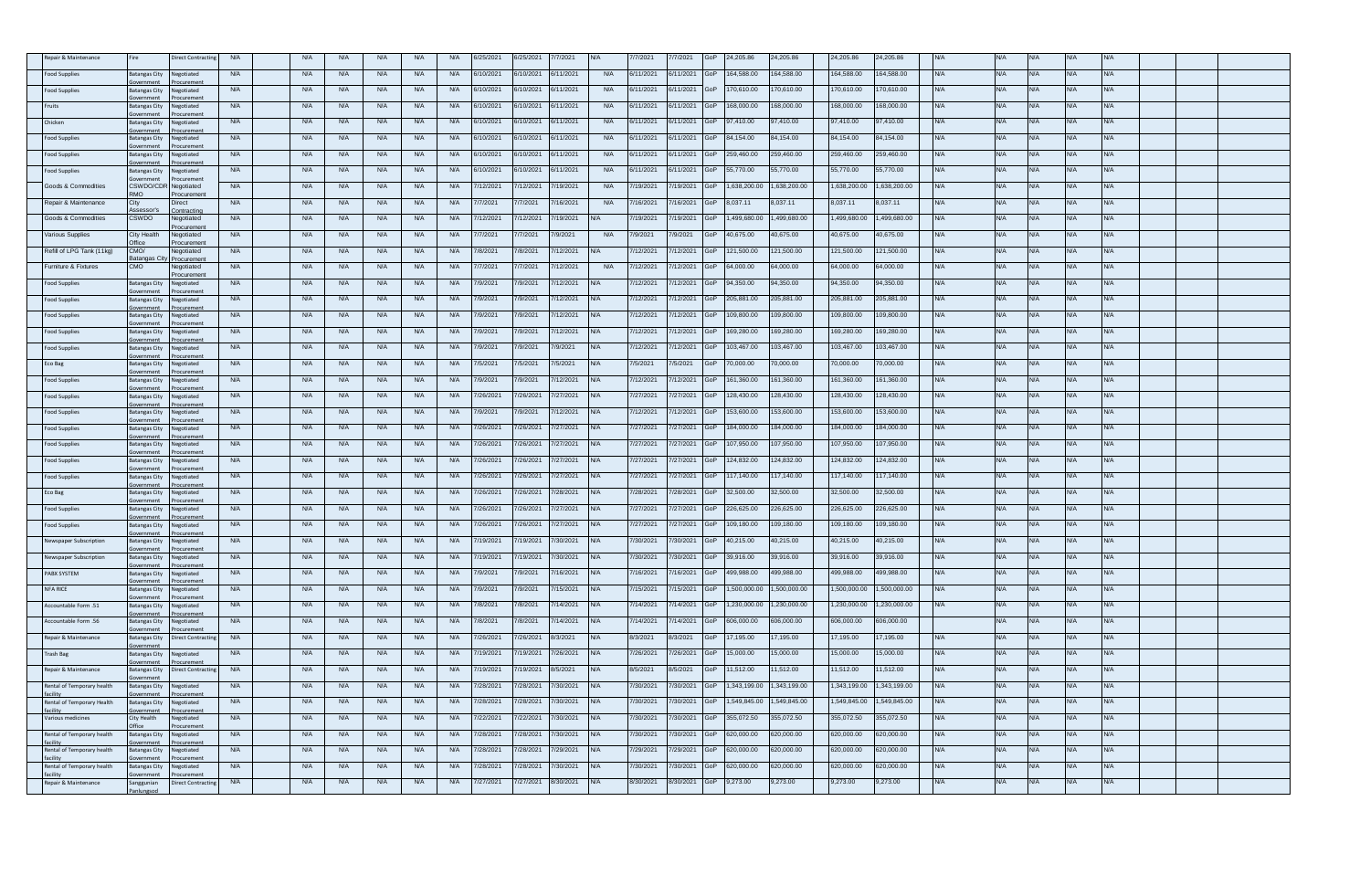| epaid Load                                    |                                        | egotiated             | <b>N/A</b> | <b>N/A</b> | <b>N/A</b> | <b>N/A</b> | <b>N/A</b> | <b>N/A</b> | /27/2021   | 7/27/2021  | /3/2021     |            | 8/3/2021   | /3/2021    |     | 57.898.00    | 57,898.00   | 257,898.00   | 257.898.00   |            |            |            |            |            |  |  |
|-----------------------------------------------|----------------------------------------|-----------------------|------------|------------|------------|------------|------------|------------|------------|------------|-------------|------------|------------|------------|-----|--------------|-------------|--------------|--------------|------------|------------|------------|------------|------------|--|--|
| urified Drinking Water                        | Batangas City                          | legotiated            | <b>N/A</b> | <b>N/A</b> | N/A        | <b>N/A</b> | <b>N/A</b> | <b>N/A</b> | 26/2021    | 7/26/2021  | /28/2021    | N/A        | 7/28/2021  | /28/2021   |     | 70,000.00    | 70,000.00   | 70,000.00    | 570,000.00   | <b>NA</b>  | <b>N/A</b> | <b>N/A</b> | <b>VA</b>  | N/A        |  |  |
| aceshield with Foam                           | City Health                            | egotiated             | <b>N/A</b> | N/A        | <b>N/A</b> | <b>N/A</b> | <b>N/A</b> | <b>N/A</b> | 8/3/2021   | 8/3/2021   | 3/10/2021   |            | 8/10/2021  | /10/2021   |     | 747,500.00   | 47,500.00   | 747,500.00   | 47,500.00    | VΑ         | N/A        | WA.        |            | N/A        |  |  |
| urified Drinking Water                        | <i>different</i>                       | legotiated            | <b>N/A</b> | <b>N/A</b> | <b>N/A</b> | <b>N/A</b> | <b>N/A</b> | <b>N/A</b> | /3/2021    | 8/3/2021   | /5/2021     |            | 8/5/2021   | /5/2021    |     | 214,442.40   | 14,442.40   | 214,442.40   | 14,442.40    | <b>VA</b>  | <b>N/A</b> |            |            | <b>VA</b>  |  |  |
| Covid-19 Vaccination Card                     | City Health                            | legotiated            | <b>N/A</b> | N/A        | <b>N/A</b> | <b>N/A</b> | <b>N/A</b> | <b>N/A</b> | 8/2/2021   | 8/2/2021   | 3/5/2021    | N/A.       | 8/5/2021   | 3/5/2021   |     | 247,500.00   | 47,500.00   | 247,500.00   | 247,500.00   | N/A        | <b>N/A</b> | N/A        | VA.        | <b>N/A</b> |  |  |
| Food Pack/Container                           | <b>Batangas City</b>                   | legotiated            | <b>N/A</b> | <b>N/A</b> | <b>N/A</b> | <b>N/A</b> | <b>N/A</b> | <b>N/A</b> | /3/2021    | 8/3/2021   | 3/5/2021    | N/A        | 8/5/2021   | /5/2021    |     | 42,500.00    | 42,500.00   | 742,500.00   | 42,500.00    | <b>VA</b>  | <b>N/A</b> |            |            | N/A        |  |  |
|                                               |                                        | egotiated             | <b>N/A</b> |            |            | N/A        | <b>N/A</b> | <b>N/A</b> | 3/3/2021   |            |             | $N/\Delta$ |            |            |     | 188,800.00   | 88,800.00   | 188,800.00   | 88,800.00    | <b>N/A</b> | N/A        | N/A        | <b>N/A</b> | <b>N/A</b> |  |  |
| ood Supplies                                  | City Mayor's                           |                       |            | <b>N/A</b> | <b>N/A</b> |            |            |            |            | 8/3/2021   | 3/4/2021    |            | 8/4/2021   | 3/4/2021   |     |              |             |              |              |            |            |            |            |            |  |  |
| ood Supplies                                  | City Mayor's                           | legotiated            | <b>N/A</b> | <b>N/A</b> | <b>N/A</b> | N/A        | N/A        | <b>N/A</b> | /3/2021    | 8/3/2021   | 3/4/2021    |            | 3/4/2021   | /4/2021    |     | 96,890.00    | 96,890.00   | 196,890.00   | 96,890.00    |            | N/A        |            |            | VA.        |  |  |
| ood Supplies                                  | City Mayor's                           | legotiated            | <b>N/A</b> | <b>N/A</b> | <b>N/A</b> | <b>N/A</b> | <b>N/A</b> | <b>N/A</b> | /3/2021    | 8/3/2021   | 3/4/2021    | N/A        | 8/4/2021   | /4/2021    |     | 171,700.00   | 71,700.00   | 171,700.00   | 71,700.00    | <b>NA</b>  | <b>N/A</b> | N/A        | VA.        | <b>N/A</b> |  |  |
| ood Supplies                                  | City Mayor's<br><b>ffice</b>           | legotiated            | <b>N/A</b> | <b>N/A</b> | <b>N/A</b> | N/A        | <b>N/A</b> | <b>N/A</b> | 8/3/2021   | 8/3/2021   | 3/4/2021    | N/A        | 8/4/2021   | /4/2021    |     | 95,332.00    | 5,332.00    | 95,332.00    | 95,332.00    | <b>NA</b>  | <b>N/A</b> | <b>N/A</b> | <b>VA</b>  | <b>N/A</b> |  |  |
| Food Supplies                                 | City Mayor's                           | legotiated            | <b>N/A</b> | <b>N/A</b> | N/A        | <b>N/A</b> | <b>N/A</b> | <b>N/A</b> | 3/3/2021   | 8/3/2021   | 3/4/2021    |            | 8/4/2021   | /4/2021    |     | 231,680.00   | 231,680.00  | 231,680.00   | 231,680.00   |            | <b>N/A</b> |            |            | N/A        |  |  |
| Refill of LPG Tank (11kg)                     | <b>Batangas City</b>                   | legotiated            | <b>N/A</b> | <b>N/A</b> | <b>N/A</b> | <b>N/A</b> | <b>N/A</b> | <b>N/A</b> | /3/2021    | 8/3/2021   | 3/3/2021    |            | 8/3/2021   | /3/2021    |     | 135,000.00   | 35,000.00   | 135,000.00   | 35,000.00    | ΨA         | <b>N/A</b> |            | VА         | <b>VA</b>  |  |  |
| ood Supplies                                  | City Mayor's                           | legotiated            | <b>N/A</b> | <b>N/A</b> | <b>N/A</b> | <b>N/A</b> | <b>N/A</b> | <b>N/A</b> | /4/2021    | 8/4/2021   | 3/4/2021    | N/A        | 8/4/2021   | /4/2021    |     | 391,215.00   | 91,215.00   | 391.215.00   | 391,215.00   | <b>N/A</b> | <b>N/A</b> | N/A        | N/A        | <b>N/A</b> |  |  |
| Plaster Strips - 100's                        | <b>ffice</b><br>City Health            | legotiated            | <b>N/A</b> | <b>N/A</b> | N/4        | <b>N/A</b> | <b>N/A</b> | <b>N/A</b> | 3/2/2021   | 8/2/2021   | 3/5/2021    | N/A        | 8/5/2021   | 3/5/2021   |     | 89,000.00    | 9,000.00    | 89,000.00    | 9,000.00     | <b>VA</b>  | <b>N/A</b> | $\Delta U$ |            | N/A        |  |  |
| arious Medical Response                       | <b>BCIMT-Medic</b>                     | egotiated             | <b>N/A</b> | <b>N/A</b> | <b>N/A</b> | <b>N/A</b> | <b>N/A</b> | <b>N/A</b> | 8/2/2021   | 8/2/2021   | 8/6/2021    | $N/\Delta$ | 8/6/2021   | 3/6/2021   |     | 237,520.00   | 237.520.00  | 237,520.00   | 237.520.00   | <b>NA</b>  | <b>N/A</b> | N/A        | N/A        | <b>N/A</b> |  |  |
| tepair & Maintenance                          | ponse Tea<br>OCVAS                     | Direct Contractir     | <b>N/A</b> | <b>N/A</b> | <b>N/A</b> | <b>N/A</b> | <b>N/A</b> | <b>N/A</b> | /6/2021    | 7/6/2021   | /10/2021    |            | 8/10/2021  | /10/2021   |     | 70,848.00    | 0,848.00    | 0,848.00     | 0,848.00     |            | <b>N/A</b> |            |            | VA.        |  |  |
|                                               | City Health                            |                       | <b>N/A</b> | <b>N/A</b> | <b>N/A</b> | N/A        | <b>N/A</b> | <b>N/A</b> | /16/2021   | 8/16/2021  | 3/16/2021   | AW.        | 8/16/2021  | /16/2021   |     | 35.649.00    | 4,649.00    | 34.649.00    | 34.649.00    | ΨA.        | <b>N/A</b> | JΙA.       | VA.        | N/A        |  |  |
| <b>Goods &amp; Commodities</b>                |                                        | Vegotiated            |            |            |            |            |            |            |            |            |             |            |            |            |     |              |             |              |              |            |            |            |            |            |  |  |
| Repair & Maintenance                          | <b>City Treasurer</b><br><b>Office</b> | Direct Contracting    | <b>N/A</b> | <b>N/A</b> | <b>N/A</b> | <b>N/A</b> | <b>N/A</b> | <b>N/A</b> | 3/5/2021   | 8/5/2021   | 3/16/2021   | N/A        | 8/16/2021  | /16/2021   |     | 8,345.67     | ,345.67     | 8,345.67     | 3,345.67     | <b>NA</b>  | <b>N/A</b> | <b>N/A</b> | <b>VA</b>  | N/A        |  |  |
| Food Supplies                                 | City Mayor's                           | Vegotiated            | <b>N/A</b> | <b>N/A</b> | <b>N/A</b> | <b>N/A</b> | <b>N/A</b> | <b>N/A</b> | 08/18/2021 | 8/18/2021  | 8/19/2021   | N/Δ        | 8/19/2021  | /19/2021   |     | 137,920.00   | 37,920.00   | 137,920.00   | 137,920.00   | <b>N/A</b> | <b>N/A</b> | N/A        | J/A        | N/A        |  |  |
| ood Supplies                                  | City Mayor's                           | legotiated            | <b>N/A</b> | <b>N/A</b> | <b>N/A</b> | <b>N/A</b> | <b>N/A</b> | <b>N/A</b> | 08/18/2021 | 8/18/2021  | 8/19/2021   |            | 3/19/2021  | 19/2021    |     | 191,566.00   | 91,566.00   | 191,566.00   | 91,566.00    |            | <b>N/A</b> |            |            | <b>VA</b>  |  |  |
| Food Supplies                                 | City Mayor's                           | legotiated            | <b>N/A</b> | <b>N/A</b> | <b>N/A</b> | <b>N/A</b> | <b>N/A</b> | <b>N/A</b> | 08/18/2021 | 8/18/2021  | 8/19/2021   |            | 8/19/2021  | /19/2021   |     | 123,000.00   | 23,000.00   | 123,000.00   | 23,000.00    | <b>N/A</b> | <b>N/A</b> | N/A        | <b>VA</b>  | N/A        |  |  |
| Food Supplies                                 | City Mayor's                           | legotiated            | <b>N/A</b> | <b>N/A</b> | <b>N/A</b> | N/A        | <b>N/A</b> | <b>N/A</b> | 08/18/2021 | 8/18/2021  | /19/2021    |            | 8/19/2021  | /19/2021   |     | 125,710.00   | 25,710.00   | 125,710.00   | 25,710.00    |            | <b>N/A</b> | <b>VA</b>  |            | <b>N/A</b> |  |  |
| Food Supplies                                 | ffice<br>City Mayor's                  | egotiated             | <b>N/A</b> | <b>N/A</b> | <b>N/A</b> | <b>N/A</b> | <b>N/A</b> | <b>N/A</b> | 08/18/2021 | 8/18/2021  | 8/19/2021   |            | 8/19/2021  | /19/2021   |     | 168,000.00   | 68,000.00   | 168,000.00   | 68,000.00    | VΑ         | N/A        | NI/A       | 1Λ.        | N/A        |  |  |
| ood Supplies                                  | City Mayor's                           | legotiated            | <b>N/A</b> | <b>N/A</b> | <b>N/A</b> | <b>N/A</b> | <b>N/A</b> | <b>N/A</b> | 08/18/2021 | 8/18/2021  | /19/2021    |            | 8/19/2021  | /19/2021   |     | 100,980.00   | 00,980.00   | 100,980.00   | 00,980.00    | ΨA         | <b>N/A</b> |            |            | N/A        |  |  |
| <b>Food Supplies</b>                          | City Mayor's                           | legotiated            | <b>N/A</b> | <b>N/A</b> | N/A        | N/A        | <b>N/A</b> | <b>N/A</b> | 08/18/2021 | 8/18/2021  | 3/19/2021   |            | 8/19/2021  | /19/2021   |     | 152,570.00   | 52.570.00   | 152,570.00   | 152.570.00   | <b>N/A</b> | <b>N/A</b> | ΔW.        | I/A        | N/A        |  |  |
| Rental of Temporary health                    | <b>Batangas City</b>                   | curemei<br>Vegotiated | <b>N/A</b> | <b>N/A</b> | <b>N/A</b> | <b>N/A</b> | <b>N/A</b> | <b>N/A</b> | 3/23/2021  | 8/23/2021  | 3/25/2021   |            | 8/25/2021  | /25/2021   |     | 600,000.00   | 00,000.00   | 600,000.00   | 00,000.00    | √Α         | <b>N/A</b> | N/A        | ٧A         | N/A        |  |  |
| Rental of Temporary health                    | <b>Batangas City</b>                   | betainee              | <b>N/A</b> | <b>N/A</b> | <b>N/A</b> | <b>N/A</b> | <b>N/A</b> | <b>N/A</b> | 8/23/2021  | 8/23/2021  | 8/25/2021   | $N/\Delta$ | 8/25/2021  | 3/25/2021  |     | 1,499,850.00 | ,499,850.00 | 1,499,850.00 | ,499,850.00  | <b>N/A</b> | <b>N/A</b> | N/A        | J/A        | <b>N/A</b> |  |  |
| Rental of Temporary health                    | Batangas City                          |                       | <b>N/A</b> | <b>N/A</b> | <b>N/A</b> | <b>N/A</b> | <b>N/A</b> | <b>N/A</b> | /23/2021   | 8/23/2021  | /25/2021    |            | 8/25/2021  | /25/2021   |     | 600,000.00   | 00,000.00   | 600,000.00   | 00,000.00    | VА         | <b>N/A</b> |            |            | <b>VA</b>  |  |  |
|                                               |                                        | legotiated            | <b>N/A</b> |            |            |            |            |            |            |            |             |            |            |            |     |              |             |              |              |            |            |            |            |            |  |  |
| <b>Medical Supplies</b>                       | City Health                            | egotiated             |            | <b>N/A</b> | <b>N/A</b> | <b>N/A</b> | <b>N/A</b> | <b>N/A</b> | /18/2021   | 8/18/2021  | 3/20/2021   |            | 8/20/2021  | /20/2021   |     | 1,093,650.00 | ,093,650.00 | 1,093,650.00 | 1,093,650.00 | VΑ         | N/A        |            | VA.        | VA.        |  |  |
| <b>Goods &amp; Commodities</b>                | <b>OCVAS</b>                           | Vegotiated            | <b>N/A</b> | <b>N/A</b> | <b>N/A</b> | N/A        | <b>N/A</b> | <b>N/A</b> | /20/2021   | 8/20/2021  | 8/23/.2021  | N/A        | 8/23/2021  | /23/2021   |     | 588,813.80   | 88,813.80   | 588,813.80   | 88,813.80    | <b>NA</b>  | <b>N/A</b> |            |            | <b>N/A</b> |  |  |
| ood Supplies                                  | City Mayor's                           | legotiated            | <b>N/A</b> | <b>N/A</b> | <b>N/A</b> | N/A        | <b>N/A</b> | <b>N/A</b> | 3/3/2021   | 8/3/2021   | 3/4/2021    | $N/\Delta$ | 8/4/2021   | 3/24/2021  |     | 224,340.00   | 24,340.00   | 224,340.00   | 24,340.00    | <b>NA</b>  | N/A        | N/A        | N/A        | <b>N/A</b> |  |  |
| ood Supplies                                  | City Mayor's                           | legotiated            | <b>N/A</b> | <b>N/A</b> | <b>N/A</b> | <b>N/A</b> | <b>N/A</b> | <b>N/A</b> | /26/2021   | 8/26/2021  | /27/2021    |            | 8/27/2021  | /27/2021   |     | 215,040.00   | 15,040.00   | 215,040.00   | 15,040.00    |            | <b>N/A</b> |            |            | VA.        |  |  |
| Food Supplies                                 | City Mayor's                           | legotiated            | <b>N/A</b> | <b>N/A</b> | <b>N/A</b> | <b>N/A</b> | <b>N/A</b> | <b>N/A</b> | /26/2021   | 8/26/2021  | 3/27/2021   |            | 8/27/2021  | /27/2021   |     | 296.305.00   | 96,308.00   | 296.308.00   | 296.308.00   | N/A        | <b>N/A</b> | N/A        | J/A        | <b>N/A</b> |  |  |
| Food Supplies                                 | City Mayor's<br><b>Iffice</b>          | legotiated            | <b>N/A</b> | <b>N/A</b> | <b>N/A</b> | <b>N/A</b> | <b>N/A</b> | <b>N/A</b> | 3/26/2021  | 8/26/2021  | 8/27/2021   | N/A        | 8/27/2021  | /27/2021   |     | 206,740.00   | 06,740.00   | 206,740.00   | 06,740.00    | <b>NA</b>  | <b>N/A</b> | <b>N/A</b> | <b>VA</b>  | <b>N/A</b> |  |  |
| Food Supplies                                 | City Mayor's                           | legotiated            | <b>N/A</b> | <b>N/A</b> | <b>N/A</b> | <b>N/A</b> | <b>N/A</b> | <b>N/A</b> | 3/26/2021  | 8/26/2021  | 3/27/2021   |            | 8/27/2021  | /27/2021   |     | 107,535.00   | 07,535.00   | 107,535.00   | 07,535.00    | N/A        | <b>N/A</b> | N/A        | J/A        | <b>N/A</b> |  |  |
| ood Supplies                                  | City Mayor's                           | legotiated            | <b>N/A</b> | <b>N/A</b> | <b>N/A</b> | N/A        | <b>N/A</b> | <b>N/A</b> | /26/2021   | 8/26/2021  | 3/27/2021   |            | 8/27/2021  | /27/2021   |     | 203,200.00   | 03,200.00   | 203,200.00   | 03,200.00    | ΨA.        | <b>N/A</b> |            | VА         | WA.        |  |  |
| Food Supplies                                 | City Mayor's                           | legotiated            | <b>N/A</b> | <b>N/A</b> | <b>N/A</b> | <b>N/A</b> | <b>N/A</b> | <b>N/A</b> | /26/2021   | 8/26/2021  | 3/27/2021   |            | 8/27/2021  | /27/2021   |     | 240,720.00   | 40,720.00   | 240,720.00   | 240.720.00   | N/A.       | <b>N/A</b> | N/A        | N/A        | <b>N/A</b> |  |  |
| <b>Food Supplies</b>                          | City Mayor's                           | Vegotiated            | <b>N/A</b> | <b>N/A</b> | <b>N/A</b> | N/A        | <b>N/A</b> | <b>N/A</b> | 3/26/2021  | 8/26/2021  | 3/27/2021   |            | 8/27/2021  | /27/2021   |     | 230,110.00   | 30,110.00   | 230,110.00   | 230,110.00   | <b>VA</b>  | <b>N/A</b> |            |            | N/A        |  |  |
| <b>Hotel Accomomodation</b>                   | PNP, Batanga                           | egotiated             | <b>N/A</b> | <b>N/A</b> | <b>N/A</b> | <b>N/A</b> | <b>N/A</b> | <b>N/A</b> | 3/31/2021  | 8/31/2021  | 8/31/2021   |            | 8/31/2021  | 3/31/2021  |     | 46,800.00    | 46,800.00   | 46,800.00    | 6.800.00     | <b>N/A</b> | N/A        | N/A        | N/A        | <b>N/A</b> |  |  |
|                                               |                                        |                       | <b>N/A</b> | <b>N/A</b> | <b>N/A</b> | <b>N/A</b> | <b>N/A</b> | <b>N/A</b> | /24/2021   | 8/24/2021  | /25/2021    |            | 8/25/2021  | /25/2021   |     | 25,358.00    | 15,358.00   | 25,358.00    | 25,358.00    |            | <b>N/A</b> |            |            | VA.        |  |  |
| Repair of Copier Mode<br><b>P25011</b>        | <b>City Engineer</b>                   | Direct Contractir     |            |            |            |            |            |            |            |            |             |            |            |            |     |              |             |              |              |            |            |            |            |            |  |  |
| Rental of Temporary health                    | <b>Batangas City</b>                   | Vegotiated            | <b>N/A</b> | <b>N/A</b> | <b>N/A</b> | <b>N/A</b> | <b>N/A</b> | <b>N/A</b> | /29/2021   | 6/29/2021  | 3/24/2021   | N/A        | 8/24/2021  | /24/2021   |     | 600,000.00   | 00,000.00   | 600,000.00   | 00.000,000   | <b>NA</b>  | <b>N/A</b> | N/A        | VA.        | <b>N/A</b> |  |  |
| Rental of Temporary health                    | Batangas City                          | legotiated<br>uremen  | <b>N/A</b> | <b>N/A</b> | <b>N/A</b> | <b>N/A</b> | <b>N/A</b> | <b>N/A</b> | 8/23/2021  | 8/23/2021  | 8/25/2021   | N/A        | 8/25/2021  | /25/2021   |     | 1,299,870.00 | ,299,870.00 | 1,299,870.00 | ,299,870.00  | <b>NA</b>  | <b>N/A</b> | <b>N/A</b> | <b>VA</b>  | N/A        |  |  |
| High Flow Nasal Cannula<br>ygen Therphy Machi | <b>lity Health</b>                     | egotiated             | <b>N/A</b> | <b>N/A</b> | <b>N/A</b> | <b>N/A</b> | N/A        | <b>N/A</b> | 18/2021    | 8/18/2021  | 3/20/2021   |            | 8/20/2021  | /20/2021   |     | 2,568,390.00 | .568.390.00 | 2,568,390.00 | ,568,390.00  |            | <b>N/A</b> |            |            | VA.        |  |  |
| Repair & Maintenance                          | Sanggunian<br>Panlungsog               | Direct Contractir     | <b>N/A</b> | <b>N/A</b> | <b>N/A</b> | <b>N/A</b> | <b>N/A</b> | <b>N/A</b> | /10/2021   | 8/10/2021  | 8/21/2021   | N/A        | 8/21/2021  | 3/21/2021  |     | 9,186.00     | 9,186.00    | 19,186.00    | 9,186.00     | VA         | <b>N/A</b> |            |            | <b>VA</b>  |  |  |
| Termite Control & Rat Control                 | General                                | egotiated             | <b>N/A</b> | <b>N/A</b> | <b>N/A</b> | <b>N/A</b> | <b>N/A</b> | <b>N/A</b> | 9/01/2021  | 09/01/2021 | 9/03/2021   | N/A        | 09/03/2021 | 9/03/2021  |     | 0.000.00     | 0,000.00    | 00.000.00    | 0.000.00     | N/A        | <b>N/A</b> | N/A        | VA.        | N/A        |  |  |
| COVID-19 AG Swab Test                         | ervices<br>City Health                 | Vegotiated            | <b>N/A</b> | <b>N/A</b> | <b>N/A</b> | <b>N/A</b> | <b>N/A</b> | <b>N/A</b> | 08/17/2021 | 08/17/2021 | 006/29/2021 | <b>N/A</b> | 06/29/2021 | 06/29/2021 | GoP | 3,750,000.00 | ,750,000.00 | 3,750,000.00 | ,750,000.00  |            | <b>N/A</b> | N/A        |            | <b>N/A</b> |  |  |
|                                               |                                        |                       |            |            |            |            |            |            |            |            |             |            |            |            |     |              |             |              |              |            |            |            |            |            |  |  |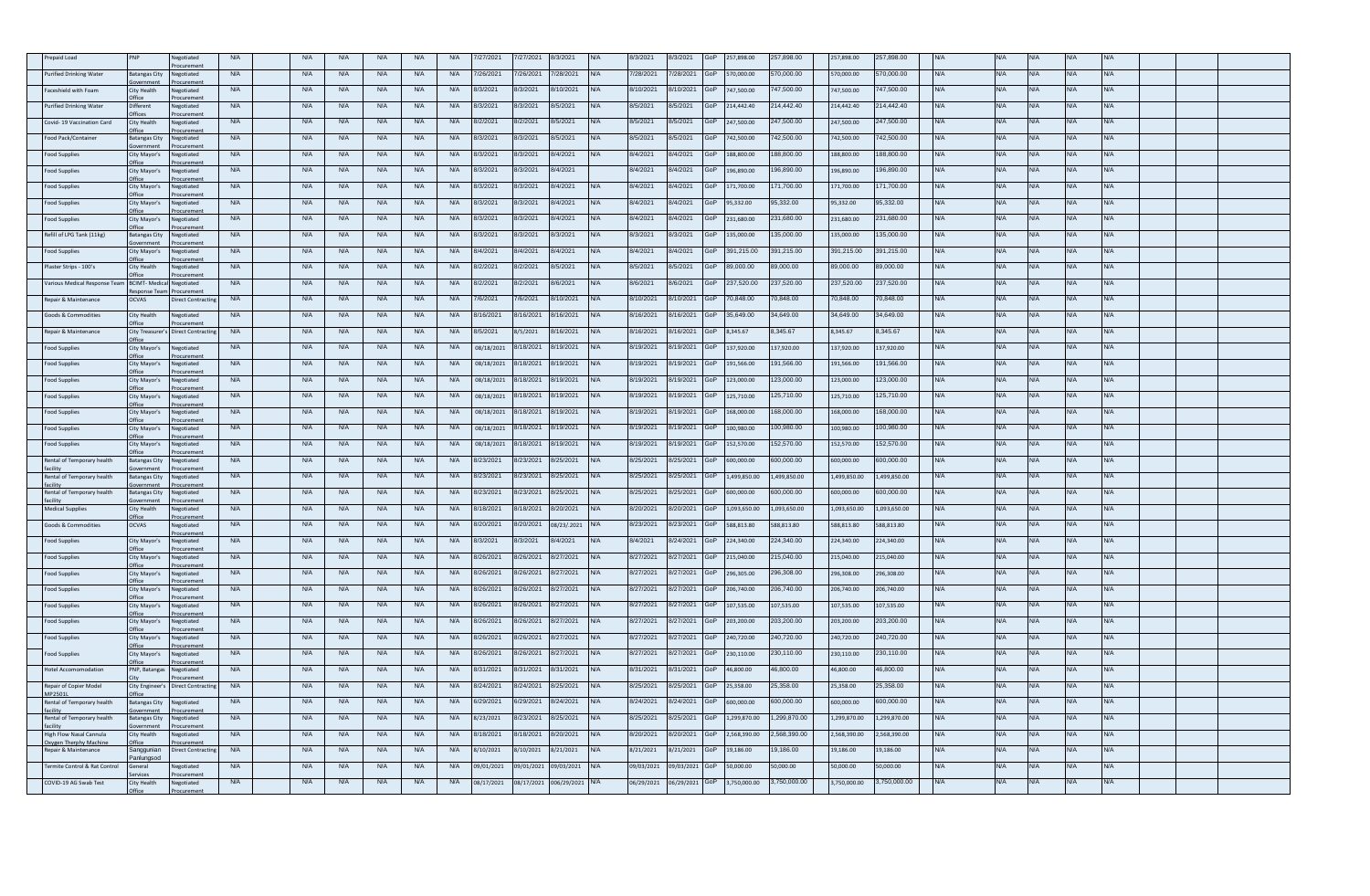| ood Supplies                              | City Mayor's                              | legotiated                  | <b>N/A</b> | <b>N/A</b> | <b>N/A</b> | <b>N/A</b> | <b>N/A</b> | <b>N/A</b> | 9/09/2021  | 09/09/2021 | 9/09/2021  |            | 9/09/2021  | 9/09/2021  |     | 03,815.00    | 103.815.00  | 103.815.00    | 03,815.00    |            |            |            |            |            |  |  |
|-------------------------------------------|-------------------------------------------|-----------------------------|------------|------------|------------|------------|------------|------------|------------|------------|------------|------------|------------|------------|-----|--------------|-------------|---------------|--------------|------------|------------|------------|------------|------------|--|--|
| ood Supplies                              | City Mayor's                              | Vegotiated                  | <b>N/A</b> | <b>N/A</b> | <b>N/A</b> | <b>N/A</b> | <b>N/A</b> | <b>N/A</b> | 9/09/2021  | 09/09/2021 | 9/09/2021  |            | 9/09/2021  | 9/09/2021  |     | 52,960.00    | 52,960.00   | 152,960.00    | 152,960.00   | <b>NA</b>  | <b>N/A</b> | <b>N/A</b> | <b>VA</b>  | N/A        |  |  |
| <b>Food Supplies</b>                      | rfice)<br>City Mayor's                    | curemen<br>Vegotiated       | <b>N/A</b> | <b>N/A</b> | <b>N/A</b> | <b>N/A</b> | <b>N/A</b> | <b>N/A</b> | 19/09/2021 | 09/09/2021 | 9/09/2021  |            | 09/09/2021 | 9/09/2021  |     | 153,980.00   | 53,980.00   | 153,980.00    | 53,980.00    | VΑ         | N/A        |            |            | N/A        |  |  |
| ood Supplies                              | City Mayor's                              | curemei<br>legotiated       | <b>N/A</b> | <b>N/A</b> | <b>N/A</b> | <b>N/A</b> | <b>N/A</b> | <b>N/A</b> | 9/09/2021  | 09/09/2021 | 9/09/2021  |            | 9/09/2021  | 9/09/2021  |     | 93,600.00    | 3,600.00    | 93,600.00     | 3,600.00     | <b>VA</b>  | <b>N/A</b> |            |            | <b>VA</b>  |  |  |
| <b>Food Supplies</b>                      | City Mayor's                              | legotiated                  | <b>N/A</b> | N/A        | <b>N/A</b> | <b>N/A</b> | <b>N/A</b> | <b>N/A</b> | 09/09/2021 | 09/09/2021 | 09/09/2021 | N/A        | 09/09/2021 | 09/09/2021 |     | 184,660.00   | 84,660.00   | 184,660.00    | 184,660.00   | WA.        | <b>N/A</b> | N/A        | N/A        | N/A        |  |  |
| Food Supplies                             | City Mayor's                              | legotiated                  | <b>N/A</b> | <b>N/A</b> | <b>N/A</b> | N/A        | <b>N/A</b> | <b>N/A</b> | 9/09/2021  | 09/09/2021 | 9/09/2021  |            | 09/09/2021 | 9/09/2021  |     | 166,430.00   | 66,430.00   | 166,430.00    | 66,430.00    | <b>VA</b>  | <b>N/A</b> |            |            | <b>N/A</b> |  |  |
|                                           | <b>Office</b>                             |                             | <b>N/A</b> |            |            | N/A        | <b>N/A</b> | <b>N/A</b> |            |            |            | $N/\Delta$ |            |            |     | 143.420.00   | 43,420.00   | 143,420.00    | 43.420.00    | <b>NA</b>  | <b>N/A</b> | N/A        | N/A        | <b>N/A</b> |  |  |
| Food Supplies                             | City Mayor's                              | legotiated                  |            | <b>N/A</b> | <b>N/A</b> |            |            |            | 9/09/2021  | 09/09/2021 | 9/09/2021  |            | 09/09/2021 | 9/09/2021  |     |              |             |               |              |            |            |            |            |            |  |  |
| Books                                     | Colegio ng<br>Lungsod ng                  | legotiated                  | <b>N/A</b> | <b>N/A</b> | <b>N/A</b> | N/A        | <b>N/A</b> | <b>N/A</b> | /18/2021   | 8/18/2021  | /20/2021   |            | 8/20/2021  | /20/2021   |     | 100,705.00   | 00,705.00   | 100,705.00    | 00,705.00    |            | <b>N/A</b> |            |            | VA.        |  |  |
| <b>Books</b>                              | Colegio ng<br>ungsod ng                   | legotiated                  | <b>N/A</b> | <b>N/A</b> | <b>N/A</b> | <b>N/A</b> | <b>N/A</b> | <b>N/A</b> | /18/2021   | 8/18/2021  | 3/20/2021  |            | 8/20/2021  | /20/2021   |     | 99,955.00    | 99,955.00   | 99,955.00     | 99,955.00    | <b>NA</b>  | <b>N/A</b> | N/A        | VA.        | <b>N/A</b> |  |  |
| <b>Books</b>                              | Colegio ng<br>Lungsod ng                  | egotiated<br><b>Curemen</b> | <b>N/A</b> | <b>N/A</b> | <b>N/A</b> | <b>N/A</b> | <b>N/A</b> | <b>N/A</b> | 3/4/2021   | 8/4/2021   | /2/2021    |            | 9/2/2021   | /2/2021    |     | 2,645.00     | 2,645.00    | 12,645.00     | 2,645.00     | <b>NA</b>  | <b>N/A</b> | <b>N/A</b> | <b>VA</b>  | <b>N/A</b> |  |  |
|                                           | Colegio ng<br>unasod na                   | egotiated                   | <b>N/A</b> | <b>N/A</b> | <b>N/A</b> | <b>N/A</b> | <b>N/A</b> | <b>N/A</b> | 8/4/2021   | 8/4/2021   | /2/2021    |            | 9/2/2021   | 9/2/2021   |     | 41,940.00    | 1,940.00    | 41,940.00     | 1,940.00     |            | <b>N/A</b> |            |            | N/A        |  |  |
| Books                                     | Colegio ng                                | legotiated                  | <b>N/A</b> | <b>N/A</b> | <b>N/A</b> | <b>N/A</b> | <b>N/A</b> | <b>N/A</b> | /4/2021    | 8/4/2021   | B/16/2021  |            | 8/16/2021  | /16/2021   |     | 31,902.00    | 1,902.00    | 31,902.00     | 1,902.00     | ΨA         | <b>N/A</b> |            | VA.        | <b>VA</b>  |  |  |
| <b>Books</b>                              | ungsod ng<br>Colegio ng                   | legotiated                  | <b>N/A</b> | <b>N/A</b> | <b>N/A</b> | <b>N/A</b> | <b>N/A</b> | <b>N/A</b> | 3/4/2021   | 8/4/2021   | 9/3/2021   | N/A        | 9/3/2021   | /3/2021    |     | 49,336.25    | 49,336.25   | 149,336.25    | 49.336.25    | N/A        | <b>N/A</b> | N/A        | N/A        | <b>N/A</b> |  |  |
| Rental of Temporary health                | ungsod ng<br><b>Batangas City</b>         | Vegotiated                  | <b>N/A</b> | <b>N/A</b> | <b>N/A</b> | <b>N/A</b> | <b>N/A</b> | <b>N/A</b> | 1/21/2021  | 9/21/2021  | 9/24/2021  |            | 9/24/2021  | 3/24/2021  |     | 320,000.00   | 20,000.00   | 620,000.00    | 320,000.00   | <b>NA</b>  | <b>N/A</b> | N/A        |            | N/A        |  |  |
| Rental of Temporary health                | overnment<br>Batangas City                | egotiated                   | <b>N/A</b> | <b>N/A</b> | <b>N/A</b> | <b>N/A</b> | <b>N/A</b> | <b>N/A</b> | 1/21/2021  | 9/21/2021  | 9/24/2021  | $N/\Delta$ | 9/24/2021  | 9/24/2021  |     | 1.549.845.00 | .549.845.00 | 1,549,845.00  | .549.845.00  | N/A        | N/A        | N/A        | N/A        | <b>N/A</b> |  |  |
| Rental of Temporary health                | <b>Batangas City</b>                      | legotiated                  | <b>N/A</b> | <b>N/A</b> | <b>N/A</b> | <b>N/A</b> | <b>N/A</b> | <b>N/A</b> | /21/2021   | 9/21/2021  | 9/24/2021  |            | 9/24/2021  | /24/2021   |     | 620,000.00   | 20,000.00   | 620,000.00    | 00.000.00    |            | <b>N/A</b> |            |            | <b>VA</b>  |  |  |
| cility                                    | overnment                                 | ocurement                   | <b>N/A</b> | <b>N/A</b> |            |            | <b>N/A</b> | <b>N/A</b> |            |            |            |            |            |            |     |              |             |               |              |            | <b>N/A</b> | JΙΔ.       |            | N/A        |  |  |
| <b>Food Supplies</b>                      | Batangas<br>`itv                          | Vegotiated<br>curemer       |            |            | <b>N/A</b> | N/A        |            |            | /20/2021   | 9/20/2021  | 9/21/2021  |            | 9/21/2021  | 9/21/2021  |     | 220,070.00   | 20,070.00   | 220,070.00    | 220,070.00   | ΨA.        |            |            | VA.        |            |  |  |
| Food Supplies                             | Batangas                                  | legotiated<br>ocurement     | <b>N/A</b> | <b>N/A</b> | <b>N/A</b> | <b>N/A</b> | <b>N/A</b> | <b>N/A</b> | /20/2021   | 9/20/2021  | 9/21/2021  | N/A        | 9/21/2021  | 9/21/2021  |     | 104,940.00   | 04,940.00   | 104,940.00    | 04,940.00    | <b>NA</b>  | <b>N/A</b> | <b>N/A</b> | <b>VA</b>  | N/A        |  |  |
| <b>Food Supplies</b>                      | Batangas                                  | legotiated                  | <b>N/A</b> | N/A        | <b>N/A</b> | <b>N/A</b> | <b>N/A</b> | <b>N/A</b> | /20/2021   | 9/20/2021  | 9/21/2021  | $N/\Delta$ | 9/21/2021  | 9/21/2021  |     | 121.720.00   | 121.720.00  | 121,720.00    | 121.720.00   | <b>N/A</b> | N/A        | N/A        | N/A        | <b>N/A</b> |  |  |
| ood Supplies                              | Batangas                                  | legotiated                  | <b>N/A</b> | <b>N/A</b> | <b>N/A</b> | <b>N/A</b> | <b>N/A</b> | <b>N/A</b> | /20/2021   | 9/20/2021  | 9/21/2021  |            | 9/21/2021  | 9/21/2021  |     | 72,800.00    | 72,800.00   | 172,800.00    | 72,800.00    |            | <b>N/A</b> |            |            | <b>VA</b>  |  |  |
| Food Supplies                             | Batangas                                  | legotiated                  | <b>N/A</b> | <b>N/A</b> | <b>N/A</b> | <b>N/A</b> | <b>N/A</b> | <b>N/A</b> | /20/2021   | 9/20/2021  | /21/2021   |            | 9/21/2021  | /21/2021   |     | 129,440.00   | 29,440.00   | 129,440.00    | 129.440.00   | N/A        | <b>N/A</b> | N/A        | <b>VA</b>  | N/A        |  |  |
| Food Supplies                             | Batangas                                  | legotiated                  | <b>N/A</b> | <b>N/A</b> | <b>N/A</b> | N/A        | <b>N/A</b> | <b>N/A</b> | /20/2021   | 9/20/2021  | 9/21/2021  |            | 9/21/2021  | 9/21/2021  |     | 42,850.00    | 42,850.00   | 42,850.00     | 42,850.00    |            | <b>N/A</b> | <b>VA</b>  |            | <b>N/A</b> |  |  |
| <b>Food Supplies</b>                      | Batangas                                  | legotiated                  | <b>N/A</b> | <b>N/A</b> | <b>N/A</b> | <b>N/A</b> | <b>N/A</b> | <b>N/A</b> | /9/2021    | 9/9/2021   | 9/9/2021   |            | 9/9/2021   | /9/2021    |     | 66,430.00    | 66,430.00   | 166,430.00    | 66,430.00    | VΑ         | <b>N/A</b> | NΙ/Δ       | VΑ         | N/A        |  |  |
| ood Supplies                              | Batangas                                  | legotiated                  | <b>N/A</b> | <b>N/A</b> | <b>N/A</b> | <b>N/A</b> | <b>N/A</b> | <b>N/A</b> | /9/2021    | 9/9/2021   | /9/2021    |            | 9/9/2021   | 9/9/2021   |     | 43,420.00    | 43,420.00   | 143,420.00    | 43,420.00    |            | <b>N/A</b> |            |            | <b>VA</b>  |  |  |
| <b>Fermite Control</b>                    | Colegio ng                                | legotiated                  | <b>N/A</b> | <b>N/A</b> | N/A        | N/A        | <b>N/A</b> | <b>N/A</b> | /7/2021    | 9/7/2021   | /13/2021   |            | 9/13/2021  | 9/13/2021  |     | 5.000.00     | 5,000.00    | 15.000.00     | 5.000.00     | <b>N/A</b> | <b>N/A</b> | NΙ/Δ       | J/A        | N/A        |  |  |
| Various Gestetner Copy Printe             | ungsod ng<br><b>City Mayors</b>           | Direct Contracting          | <b>N/A</b> | <b>N/A</b> | <b>N/A</b> | <b>N/A</b> | <b>N/A</b> | <b>N/A</b> | 3/2021     | 9/3/2021   | 9/13/2021  |            | 9/13/2021  | 9/13/2021  |     | 4,398.72     | 4,398.72    | 4,398.72      | 4,398.72     |            | <b>N/A</b> | N/A        | VA.        | N/A        |  |  |
| Consumables<br>Books                      | <b>Office</b><br>Colegio ng               | legotiated                  | <b>N/A</b> | <b>N/A</b> | <b>N/A</b> | N/A        | <b>N/A</b> | <b>N/A</b> | 8/17/2021  | 8/17/2021  | 8/19/2021  |            | 8/19/2021  | 8/19/2021  |     | 136,155.00   | 36,155.00   | 136,155.00    | 136,155.00   | N/A        | <b>N/A</b> | N/A        | N/A        | <b>N/A</b> |  |  |
|                                           | ungsod ng<br>Colegio ng                   | curemei<br>legotiated       | <b>N/A</b> | <b>N/A</b> | <b>N/A</b> | <b>N/A</b> | <b>N/A</b> | <b>N/A</b> | /4/2021    | 8/4/2021   | /2/2021    |            | 9/2/2021   | /2/2021    |     | 8,633.00     | ,633.00     | 3,633.00      | .633.00      |            | <b>N/A</b> |            |            | <b>VA</b>  |  |  |
| Books                                     | Lungsod ng                                |                             |            |            |            |            |            |            |            |            |            |            |            |            |     | 49,336.25    | 49,336.25   | 149,336.25    | 49,336.25    |            |            | JΙA.       |            |            |  |  |
| Books                                     | Colegio ng<br>ungsod ng                   | legotiated                  | <b>N/A</b> | <b>N/A</b> | <b>N/A</b> | <b>N/A</b> | <b>N/A</b> | <b>N/A</b> | 3/4/2021   | 8/4/2021   | 9/2/2021   |            | 9/2/2021   | 9/2/2021   |     |              |             |               |              | VΑ         | N/A        |            | VΑ         | VA.        |  |  |
| Mobile Phones                             | City<br>lealth/BCIMT                      | Vegotiated                  | <b>N/A</b> | <b>N/A</b> | <b>N/A</b> | N/A        | <b>N/A</b> | <b>N/A</b> | 0/7/2021   | 10/7/2021  | 0/11/2021  |            | 10/11/2021 | 0/11/2021  |     | 34,000.00    | 4,000.00    | 84,000.00     | 34,000.00    | <b>VA</b>  | <b>N/A</b> |            |            | <b>N/A</b> |  |  |
| PPE Cover All with Head & Shoe            | CMO/BCIMT<br>ogistics                     | legotiated                  | <b>N/A</b> | <b>N/A</b> | <b>N/A</b> | N/A        | <b>N/A</b> | <b>N/A</b> | 0/5/2021   | 10/5/2021  | 10/7/2021  |            | 10/7/2021  | 0/7/2021   |     | 150,000.00   | 50,000.00   | 150,000.00    | 50,000.00    | <b>NA</b>  | <b>N/A</b> | N/A        | N/A        | <b>N/A</b> |  |  |
| Pork                                      | City Mayor's<br><b>Tfice</b>              | legotiated                  | <b>N/A</b> | <b>N/A</b> | <b>N/A</b> | <b>N/A</b> | <b>N/A</b> | <b>N/A</b> | 0/5/2021   | 10/5/2021  | 0/6/2021   |            | 10/6/2021  | 10/6/2021  |     | 137,750.00   | 37,750.00   | 137,750.00    | 37,750.00    |            | <b>N/A</b> |            |            | VA.        |  |  |
| <b>Food Supplies</b>                      | City Mayor's                              | Negotiated                  | <b>N/A</b> | <b>N/A</b> | <b>N/A</b> | <b>N/A</b> | <b>N/A</b> | <b>N/A</b> | 0/5/2021   | 10/5/2021  | 0/6/2021   |            | 10/6/2021  | 0/6/2021   |     | 208,245.00   | 08,245.00   | 208.245.00    | 208.245.00   | N/A        | <b>N/A</b> | N/A        | <b>N/A</b> | <b>N/A</b> |  |  |
| Food Supplies                             | City Mayor's<br>Office                    | Vegotiated                  | <b>N/A</b> | <b>N/A</b> | <b>N/A</b> | <b>N/A</b> | <b>N/A</b> | <b>N/A</b> | 0/5/2021   | 10/5/2021  | 10/6/2021  |            | 10/6/2021  | 10/6/2021  |     | 03,190.00    | 03,190.00   | 103,190.00    | 03,190.00    | <b>NA</b>  | <b>N/A</b> | <b>N/A</b> | <b>VA</b>  | <b>N/A</b> |  |  |
| Food Supplies                             | City Mayor's                              | Vegotiated                  | <b>N/A</b> | <b>N/A</b> | <b>N/A</b> | <b>N/A</b> | <b>N/A</b> | <b>N/A</b> | 0/5/2021   | 10/5/2021  | 0/6/2021   | NI/A       | 10/6/2021  | 0/6/2021   |     | 149,400.00   | 49,400.00   | 149,400.00    | 49,400.00    | N/A        | <b>N/A</b> | <b>N/A</b> | J/A        | <b>N/A</b> |  |  |
| ood Supplies                              | City Mayor's                              | Vegotiated                  | <b>N/A</b> | <b>N/A</b> | <b>N/A</b> | <b>N/A</b> | <b>N/A</b> | <b>N/A</b> | 0/5/2021   | 10/5/2021  | 0/6/2021   |            | 10/6/2021  | 0/6/2021   |     | 92,000.00    | 92,000.00   | 192,000.00    | 92,000.00    | <b>VA</b>  | <b>N/A</b> |            | VA.        | WA.        |  |  |
| Food Supplies                             | )ffice<br>City Mayor's                    | Vegotiated                  | <b>N/A</b> | <b>N/A</b> | <b>N/A</b> | <b>N/A</b> | <b>N/A</b> | <b>N/A</b> | 0/5/2021   | 10/5/2021  | 10/6/2021  |            | 10/6/2021  | 0/6/2021   |     | 89.400.00    | 9.400.00    | 89.400.00     | 39.400.00    | N/A.       | <b>N/A</b> | N/A        | N/A        | <b>N/A</b> |  |  |
| Food Supplies                             | City Mayor's                              | Vegotiated                  | <b>N/A</b> | <b>N/A</b> | <b>N/A</b> | N/A        | <b>N/A</b> | <b>N/A</b> | 10/5/2021  | 10/5/2021  | 0/6/2021   | N/A        | 10/6/2021  | 0/6/2021   |     | 19,590.00    | 19,590.00   | 19,590.00     | 19,590.00    | <b>VA</b>  | <b>N/A</b> | <b>VA</b>  |            | N/A        |  |  |
| Office Supplies                           | <b>Office</b><br>City Health              | legotiated                  | <b>N/A</b> | <b>N/A</b> | <b>N/A</b> | <b>N/A</b> | <b>N/A</b> | <b>N/A</b> | 0/1/2021   | 10/1/2021  | 10/5/2021  | $N/\Delta$ | 10/5/2021  | 10/5/2021  |     | 570.435.00   | 70,435.00   | 570,435.00    | 570.435.00   | <b>NA</b>  | N/A        | N/A        | N/A        | <b>N/A</b> |  |  |
| Rental of Motor Vehicle                   | Batangas City                             |                             | <b>N/A</b> | <b>N/A</b> | <b>N/A</b> | <b>N/A</b> | <b>N/A</b> | <b>N/A</b> | /28/2021   |            | /30/2021   |            |            | /30/2021   |     | 1,080,000.00 | ,080,000.00 | 1,080,000.00  | ,080,000.00  |            | <b>N/A</b> |            |            | <b>VA</b>  |  |  |
|                                           | overnment                                 | legotiated                  |            |            |            |            |            |            |            | 9/28/2021  |            |            | 9/30/2021  |            |     |              |             |               |              |            |            |            |            |            |  |  |
| Eco Bag                                   | <b>Batangas City</b><br><b>Sovernment</b> | Negotiated<br>ocuremer      | <b>N/A</b> | <b>N/A</b> | <b>N/A</b> | <b>N/A</b> | <b>N/A</b> | <b>N/A</b> | /27/2021   | 9/27/2021  | /30/2021   | N/A        | 9/30/2021  | /30/2021   |     | 67,500.00    | 7,500.00    | 67,500.00     | 37,500.00    | N/A        | <b>N/A</b> | N/A        | VA.        | <b>N/A</b> |  |  |
| NFA RICE                                  | CSWDO                                     | Vegotiated                  | <b>N/A</b> | <b>N/A</b> | <b>N/A</b> | <b>N/A</b> | <b>N/A</b> | <b>N/A</b> | 10/1/2021  | 10/1/2021  | 10/1/2021  | N/A        | 10/1/2021  | 0/1/2021   |     | 500,000.00   | 00,000.00   | 500,000.00    | 00,000.00    | <b>VA</b>  | <b>N/A</b> | <b>N/A</b> | <b>VA</b>  | N/A        |  |  |
| Repair & Maintenance                      | Sanggunian<br>anlungso                    | Direct Contracti            | <b>N/A</b> | <b>N/A</b> | <b>N/A</b> | <b>N/A</b> | <b>N/A</b> | <b>N/A</b> | 9/23/2021  | 9/23/2021  | 10/6/2021  |            | 10/6/2021  | 0/6/2021   |     | 0,569.75     | 0,569.75    | 10,569.75     | 0.569.75     |            | <b>N/A</b> |            |            | VA.        |  |  |
| Covid- Ag Rapid Swab Test<br><b>RROTT</b> | City Health<br>fice                       | legotiated                  | <b>N/A</b> | <b>N/A</b> | <b>N/A</b> | <b>N/A</b> | <b>N/A</b> | <b>N/A</b> | /23/2021   | 9/23/2021  | /29/2021   | N/A        | 9/29/2021  | /29/2021   |     | ,218,750.00  | ,218,750.00 | 1,218,750.00  | ,218,750.00  |            | <b>N/A</b> |            |            | <b>VA</b>  |  |  |
| Covid- Ag Rapid Swab Test-                | City Health                               | legotiated                  | <b>N/A</b> | <b>N/A</b> | <b>N/A</b> | <b>N/A</b> | <b>N/A</b> | <b>N/A</b> | /23/2021   | 9/23/2021  | /29/2021   |            | 9/29/2021  | /29/2021   |     | 8,750,000.   | 8,750,000.0 | 18.750.000.00 | 18,750,000.0 | N/A        | <b>N/A</b> | N/A        | <b>VA</b>  | N/A        |  |  |
| <b>BBOTT</b><br>Various Supplies          | Office<br>CHO-Medical                     | Negotiated                  | <b>N/A</b> | <b>N/A</b> | <b>N/A</b> | <b>N/A</b> | <b>N/A</b> | <b>N/A</b> | 10/5/2021  | 10/5/2021  | .0/5/2021  |            | 10/5/2021  | 10/5/2021  | GoP | 337,855.00   | 37,855.00   | 337,855.00    | 337,855.00   |            | <b>N/A</b> |            |            | <b>VA</b>  |  |  |
|                                           | Supplies &                                |                             |            |            |            |            |            |            |            |            |            |            |            |            |     |              |             |               |              |            |            |            |            |            |  |  |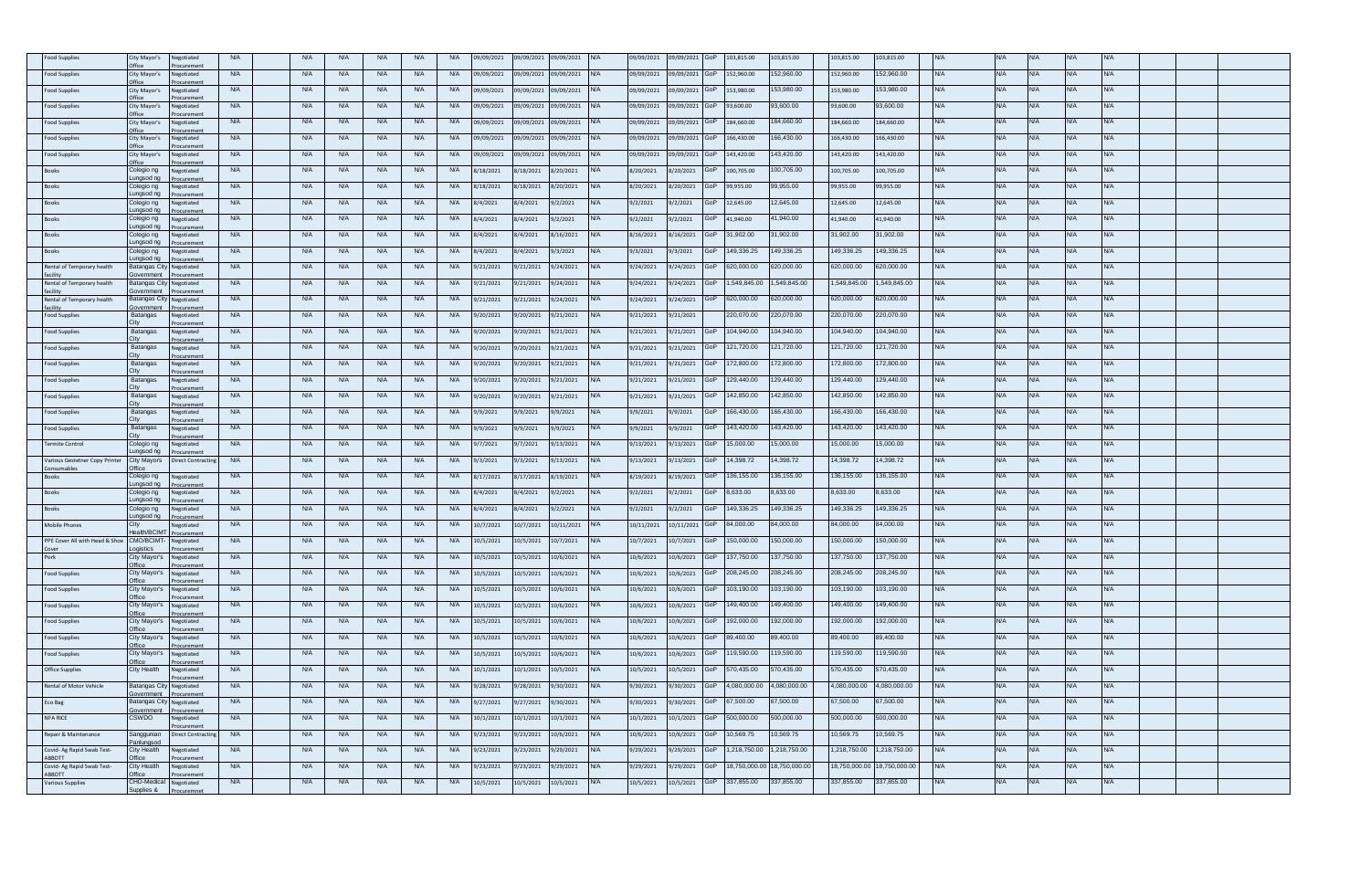| ntal of Health Facilit                       | atangas City<br>vernment               | egotiate                   | <b>N/A</b> | <b>N/A</b> | N/A        | <b>N/A</b> | <b>N/A</b> | <b>N/A</b> | 9/23/2021  | 9/23/2021  | /23/2021   |            | /23/2021   | /23/2021       |     | ,343,199.00 | ,343,199.00 | ,343,199.00  | 1,343,199.00 |            |            |            |            |            |  |
|----------------------------------------------|----------------------------------------|----------------------------|------------|------------|------------|------------|------------|------------|------------|------------|------------|------------|------------|----------------|-----|-------------|-------------|--------------|--------------|------------|------------|------------|------------|------------|--|
| Food Pack/Container                          | <b>Batangas City</b>                   | ocureme<br>Vegotiated      | <b>N/A</b> | <b>N/A</b> | <b>N/A</b> | <b>N/A</b> | <b>N/A</b> | <b>N/A</b> | 10/18/2021 | 10/18/2021 | 10/20/2021 | N/A        | 10/20/2021 | 10/20/2021     | GoF | 775,000.00  | 75,000.00   | 75,000.00    | 75,000.00    | <b>NA</b>  | <b>N/A</b> | <b>N/A</b> | N/A        | <b>N/A</b> |  |
|                                              | vernment<br>City Mayor's               | gotiated                   | <b>N/A</b> | <b>N/A</b> | <b>N/A</b> | <b>N/A</b> | <b>N/A</b> | <b>N/A</b> | 10/13/2021 | 10/13/2021 | 0/13/2021  |            | 10/13/2021 | 0/13/2021      |     | 147.030.00  | 47.030.00   | 47,030.00    | 147,030.00   |            |            |            |            |            |  |
| Food Supplies                                | City Mayor's                           | pentiated                  | <b>N/A</b> | <b>N/A</b> | N/A        | <b>N/A</b> | <b>N/A</b> | <b>N/A</b> | 10/13/2021 | 10/13/2021 | 10/14/2021 |            | 10/14/2021 | 0/14/2021      |     | 152,833.00  | 52,833.00   | 52,833.00    | 52,833.00    | N/A.       | <b>N/A</b> | IJΑ        |            | N/A        |  |
| Food Supplies                                | ffice<br>City Mayor's                  | legotiated                 | <b>N/A</b> | <b>N/A</b> | <b>N/A</b> | <b>N/A</b> | <b>N/A</b> | <b>N/A</b> | 10/13/2021 | 10/13/2021 | 10/14/2021 |            | 10/14/2021 | 0/14/2021      | GoF | 108.100.00  | 08,100.00   | 08.100.00    | 108,100.00   | <b>N/A</b> | <b>N/A</b> | N/A        | <b>N/A</b> | <b>N/A</b> |  |
| <b>Food Supplies</b>                         | ffice<br>City Mayor's                  | curemen<br>legotiated      | <b>N/A</b> | <b>N/A</b> | <b>N/A</b> | <b>N/A</b> | <b>N/A</b> | <b>N/A</b> | 10/13/2021 | 10/13/2021 | 10/14/2021 | N/A        | 10/14/2021 | 10/14/2021 GoF |     | 148,800.00  | 48,800.00   | 48,800.00    | 148,800.00   | <b>N/A</b> | <b>N/A</b> | <b>N/A</b> |            | <b>N/A</b> |  |
|                                              | <b>Office</b>                          | uremen                     |            |            |            |            |            |            |            |            |            |            |            |                |     |             |             |              |              |            | N/A        | $N/\Delta$ |            | N/A        |  |
| ood Supplies                                 | City Mayor's                           | gotiated                   | <b>N/A</b> | <b>N/A</b> | <b>N/A</b> | <b>N/A</b> | <b>N/A</b> | <b>N/A</b> | 10/13/2021 | 10/13/2021 | 10/14/2021 |            | 10/14/2021 | 10/14/2021 GoP |     | 137,760.00  | 37,760.00   | 137,760.00   | 37,760.00    | N/A        |            |            |            |            |  |
| ood Supplies                                 | City Mayor's<br>)ffice                 | egotiated                  | <b>N/A</b> | <b>N/A</b> | <b>N/A</b> | <b>N/A</b> | <b>N/A</b> | <b>N/A</b> | 10/13/2021 | 10/13/2021 | 0/14/2021  |            | 10/14/2021 | 10/14/2021     | ЭoF | 157,100.00  | 57,100.00   | 57,100.00    | 57,100.00    | WA         | <b>N/A</b> |            |            | <b>N/A</b> |  |
| <b>Medical Supplies</b>                      | City Health                            | egotiated                  | <b>N/A</b> | <b>N/A</b> | <b>N/A</b> | <b>N/A</b> | <b>N/A</b> | <b>N/A</b> | 3/28/2021  | 9/28/2021  | /30/2021   | $N/\Delta$ | 9/30/2021  | /30/2021       | GoP | 9,500.00    | ,500.00     | ,500.00      | ,500.00      | <b>N/A</b> | N/A        | $M/\Delta$ |            | <b>N/A</b> |  |
| Covid-19 Vaccination Card                    | City Health<br>ffice                   | legotiated<br>curemen      | <b>N/A</b> | <b>N/A</b> | <b>N/A</b> | <b>N/A</b> | <b>N/A</b> | <b>N/A</b> | 9/28/2021  | 9/28/2021  | 9/29/2021  | N/A        | 9/29/2021  | 9/29/2021      | GoP | 225,000.00  | 25,000.00   | 225,000.00   | 225,000.00   | <b>N/A</b> | <b>N/A</b> | <b>N/A</b> | <b>N/A</b> | <b>N/A</b> |  |
| Plaster Strips - 100's                       | City Health                            | egotiate                   | <b>N/A</b> | <b>N/A</b> | <b>N/A</b> | <b>N/A</b> | <b>N/A</b> | <b>N/A</b> | 3/27/2021  | 9/27/2021  | /28/2021   |            | 9/28/2021  | /28/2021       |     | 449,375.00  | 49,375.00   | 149,375.00   | 449,375.00   |            |            |            |            |            |  |
| tental of Temporary health                   | <b>Batangas City</b>                   | egotiated                  | <b>N/A</b> | <b>N/A</b> | <b>N/A</b> | <b>N/A</b> | <b>N/A</b> | <b>N/A</b> | 3/21/2021  | 9/21/2021  | /23/2021   |            | 9/23/2021  | /23/2021       |     | 620,000.00  | 20,000.00   | 20,000.00    | 320,000.00   | WА         | <b>N/A</b> |            |            | N/A        |  |
| <b>Various Books</b>                         | vernment<br>Colegio ng                 | gotiated                   | <b>N/A</b> | <b>N/A</b> | <b>N/A</b> | <b>N/A</b> | <b>N/A</b> | <b>N/A</b> | 8/4/2021   | 8/4/2021   | /6/2021    | $N/\Delta$ | 8/6/2021   | B/6/2021       | ∍∩P | 95,914.75   | 5,914.75    | 95,914.75    | 95,914.75    | N/a        | <b>N/A</b> | N/A        | N/Δ        | <b>N/A</b> |  |
| <b>Books</b>                                 | ungsod ng<br>Colegio ng                | curemen<br>egotiated       | <b>N/A</b> | <b>N/A</b> | N/         | <b>N/A</b> | <b>N/A</b> | <b>N/A</b> | 8/18/2021  | 8/18/2021  | 8/20/2021  | VA         | 8/20/2021  | 8/20/2021      |     | 18,484.00   | 18,484.00   | 18,484.00    | 18,484.00    | <b>NA</b>  | <b>N/A</b> |            |            | <b>N/A</b> |  |
| Organizational Validated                     | ungsod ng<br>City Mayor's              | urement<br>irect Contracti | N/A        | <b>N/A</b> | <b>N/A</b> | <b>N/A</b> | <b>N/A</b> | <b>N/A</b> | 8/18/2021  | 8/18/2021  | 8/18/2021  | $N/\Delta$ | 8/18/2021  | 3/18/2021      | GoP | 17.812.48   | 7,812.48    | 7.812.48     | 7,812.48     | <b>N/A</b> | N/A        | $N/\Delta$ |            | N/A        |  |
| <b>Standard SSL</b><br>repaid Load/Card      | ffice<br>Department o                  | legotiated                 | <b>N/A</b> | <b>N/A</b> | <b>N/A</b> | <b>N/A</b> | <b>N/A</b> | <b>N/A</b> | 3/28/2021  | 9/28/2021  | 3/28/2021  |            | 9/28/2021  | /28/2021       |     | 5,900.00    | 5,900.00    | 5,900.00     | 5,900.00     | WA.        | <b>N/A</b> |            |            | N/A        |  |
| Goods & Commodities                          | ducation<br><b>SWDO</b>                | urement<br>egotiated       | <b>N/A</b> | <b>N/A</b> | <b>N/A</b> | <b>N/A</b> | <b>N/A</b> | <b>N/A</b> | 3/23/2021  | 9/23/2021  | /28/2021   |            | 9/28/2021  | /28/2021       |     | 2.453.806.0 | .453.806.00 | 2.453.806.00 | .453.806.00  | WА         | <b>N/A</b> |            |            | N/A        |  |
|                                              |                                        |                            |            |            |            |            |            |            |            |            |            | N/A        |            |                | GoF |             |             |              |              | <b>N/A</b> | <b>N/A</b> | N/A        |            |            |  |
| Municipal Form #103<br>Certificate of Death! | <b>City Health</b><br>)ffice           | egotiated                  | <b>N/A</b> | <b>N/A</b> | N/A        | <b>N/A</b> | <b>N/A</b> | <b>N/A</b> | 9/28/2021  | 9/28/2021  | 9/29/2021  |            | 9/29/2021  | 9/29/2021      |     | 12,000.00   | 2,000.00    | 12,000.00    | 2,000.00     |            |            |            |            | <b>N/A</b> |  |
| Newborn Screening Specimer<br>ollection Kit  | City Health                            | egotiated                  | <b>N/A</b> | <b>N/A</b> | <b>N/A</b> | <b>N/A</b> | <b>N/A</b> | <b>N/A</b> | 10/1/2021  | 10/1/2021  | 0/5/2021   | $N/\Delta$ | 10/5/2021  | 0/5/2021       |     | 472,500.00  | 72,500.00   | 72,500.00    | 472,500.00   | <b>N/A</b> | <b>N/A</b> | N/A        |            | N/A        |  |
| Rental of Temporary health                   | atangas City<br>ernment                | egotiated                  | <b>N/A</b> | <b>N/A</b> | <b>N/A</b> | N/A        | <b>N/A</b> | <b>N/A</b> | 10/22/2021 | 10/22/2021 | 10/22/2021 |            | 10/26/2021 | 0/26/2021      |     | 00,000.00   | 00,000.00   | 00,000.00    | 00,000.00    | ۷A         | WΑ         |            |            | VA.        |  |
| Rental of Temporary health                   | <b>Batangas City</b><br>vernment       | egotiated                  | <b>N/A</b> | N/A        | N/A        | <b>N/A</b> | <b>N/A</b> | <b>N/A</b> | 10/22/2021 | 10/22/2021 | 10/22/2021 | $N/\Delta$ | 10/26/2021 | 10/26/2021 GoP |     | 600,000.00  | 00,000.00   | 00.000,006   | 600,000.00   | N/A        | N/A        | N/A        |            | N/A        |  |
| Rental of Temporary health                   | <b>Batangas City</b><br>vernment       | egotiated<br>curemen       | <b>N/A</b> | <b>N/A</b> | <b>N/A</b> | <b>N/A</b> | <b>N/A</b> | <b>N/A</b> | 10/22/2021 | 10/22/2021 | 10/22/2021 |            | 10/26/2021 | 0/26/2021      | GoF | 600,000.00  | 00,000.00   | 00,000.00    | 00,000.00    | <b>NA</b>  | <b>N/A</b> | N/A        |            | <b>N/A</b> |  |
| Rental of Temporary health                   | <b>Batangas City</b>                   | gotiated                   | <b>N/A</b> | <b>N/A</b> | <b>N/A</b> | <b>N/A</b> | <b>N/A</b> | <b>N/A</b> | 10/22/2021 | 10/22/2021 | 10/22/2021 |            | 10/26/2021 | 0/26/2021      |     | 1.499.850.0 | .499.850.00 | .499.850.00  | ,499,850.00  | N/a        | <b>N/A</b> | N/A        |            | N/A        |  |
| repaid Load Card 500                         | vernment<br>CMO-EBD MT                 | ocureme<br>legotiated      | <b>N/A</b> | <b>N/A</b> | <b>N/A</b> | <b>N/A</b> | <b>N/A</b> | <b>N/A</b> | 10/13/2021 | 10/13/2021 | 10/13/2021 |            | 10/14/2021 | 10/14/2021     | GoP | 5,300.00    | ,300.00     | ,300.00      | 5,300.00     | N/A        | N/A        | ٧A         |            | N/A        |  |
| Prepaid Load Card 500                        | Refferal Tear<br>CMO-EBD MT Negotiated |                            | <b>N/A</b> | <b>N/A</b> | <b>N/A</b> | <b>N/A</b> | <b>N/A</b> | <b>N/A</b> | 10/13/2021 | 10/13/2021 | 10/13/2021 | N/A        | 10/14/2021 | 10/14/2021 GoP |     | 5.300.00    | ,300.00     | 5.300.00     | 5,300.00     | <b>N/A</b> | <b>N/A</b> | N/A        | N/A        | <b>N/A</b> |  |
| <b>NFA RICE</b>                              | efferal Tean<br><b>R.IMP</b>           | hetatoge                   | <b>N/A</b> | <b>N/A</b> | N/         | <b>N/A</b> | <b>N/A</b> | <b>N/A</b> | 10/12/2021 | 10/12/2021 | 10/14/2021 |            | 10/14/2021 | 10/14/2021     | GoF | 625,000.00  | 25,000.00   | 25,000.00    | 625,000.00   | VA         | <b>VA</b>  | N/A        |            | <b>N/A</b> |  |
| Oxygen Concentrator                          | City Health                            | gotiated                   | <b>N/A</b> | <b>N/A</b> | <b>N/A</b> | <b>N/A</b> | <b>N/A</b> | <b>N/A</b> | 10/19/2021 | 10/19/2021 | 0/19/2021  |            | 10/21/2021 | 0/21/2021      | GoF | 699,500.00  | 99,500.00   | 99,500.00    | 99,500.00    | <b>N/A</b> | <b>N/A</b> | $M/\Delta$ |            | $N/\Delta$ |  |
| Refill of LPG Tank (11kg)                    | <b>Batangas City</b>                   | egotiated                  | N/A        | <b>N/A</b> | <b>N/A</b> | <b>N/A</b> | <b>N/A</b> | <b>N/A</b> | 10/18/2021 | 10/18/2021 | 10/18/2021 |            | 10/20/2021 | 0/20/2021      | ЭoР | 270,000.00  | 70,000.00   | 70,000.00    | 70,000.00    | WA         | <b>N/A</b> |            |            | <b>N/A</b> |  |
| Pork                                         | vernment<br>City Mayor's               | egotiated                  | <b>N/A</b> | <b>N/A</b> | <b>N/A</b> | <b>N/A</b> | <b>N/A</b> | <b>N/A</b> | 10/25/2021 | 10/25/2021 | 10/25/2021 |            | 10/26/2021 | 10/26/2021     | GoP | 147.030.00  | 47.030.00   | 47.030.00    | 147.030.00   | N/A        | <b>N/A</b> | <b>N/A</b> |            | N/A        |  |
| Food Supplies                                | City Mayors                            | legotiated                 | <b>N/A</b> | <b>N/A</b> | <b>N/A</b> | <b>N/A</b> | <b>N/A</b> | <b>N/A</b> | 10/25/2021 | 10/25/2021 | 10/25/2021 |            | 0/26/2021  | 0/26/2021      | GoF | 205,951.00  | 05,951.00   | 05,921.00    | 105,921.00   | <b>N/A</b> | <b>N/A</b> |            |            | <b>N/A</b> |  |
|                                              | <b>Office</b>                          |                            |            |            |            |            |            |            |            |            |            |            |            |                |     | 130.020.00  | 30.020.00   | 130.020.00   |              |            | <b>N/A</b> | N/A        |            | N/A        |  |
| ood Supplies                                 | City Mayors                            | egotiated<br><b>curem</b>  | <b>N/A</b> | <b>N/A</b> | <b>N/A</b> | <b>N/A</b> | <b>N/A</b> | <b>N/A</b> | 10/25/2021 | 10/25/2021 | 10/25/2021 |            | 0/26/2021  | 10/26/2021     |     |             |             |              | 130.020.00   | <b>N/A</b> |            |            | N/A        |            |  |
| ood Supplies                                 | City Mayors<br><b>Office</b>           | legotiated                 | <b>N/A</b> | <b>N/A</b> | <b>N/A</b> | <b>N/A</b> | <b>N/A</b> | <b>N/A</b> | 10/25/2021 | 10/25/2021 | 10/25/2021 |            | 10/26/2021 | 10/26/2021     |     | 13,870.00   | 13,870.00   | 13,870.00    | 13,870.00    |            | <b>VA</b>  |            |            | VA.        |  |
| <b>Fruits</b>                                | <b>City Mayors</b>                     | legotiated                 | <b>N/A</b> | <b>N/A</b> | <b>N/A</b> | <b>N/A</b> | <b>N/A</b> | <b>N/A</b> | 10/25/2021 | 10/25/2021 | 0/25/2021  | N/A        | 10/26/2021 | 0/26/2021      | GoP | 142.400.00  | 42,400.00   | 42,400.00    | 142,400.00   | N/A        | <b>N/A</b> | <b>N/A</b> | <b>N/A</b> | <b>N/A</b> |  |
| Chicken                                      | City Mayors<br><b>T</b> fice           | egotiated                  | <b>N/A</b> | <b>N/A</b> | <b>N/A</b> | <b>N/A</b> | <b>N/A</b> | <b>N/A</b> | 10/25/2021 | 10/25/2021 | 10/25/2021 | N/A        | 10/26/2021 | 10/26/2021     | GoF | 121,600.00  | 21,600.00   | 21,600.00    | 21,600.00    | <b>NA</b>  | <b>N/A</b> | <b>N/A</b> | N/A        | <b>N/A</b> |  |
|                                              | City Mayors                            | gotiated                   | <b>N/A</b> | <b>N/A</b> | <b>N/A</b> | N/A        | <b>N/A</b> | <b>N/A</b> | 10/25/2021 | 10/25/2021 | 0/26/2021  | NI/A       | 10/26/2021 | 0/26/2021      | GoF | 136,760.00  | 36,760.00   | 36,760.00    | 36,760.00    | N/A        | N/A        | <b>N/A</b> |            | $N/\Delta$ |  |
| repaid Load Card                             | Department o<br>ducation               | legotiated                 | <b>N/A</b> | <b>N/A</b> | <b>N/A</b> | <b>N/A</b> | <b>N/A</b> | <b>N/A</b> | /28/2021   | /28/2021   | /28/2021   |            | 9/28/2021  | /28/2021       |     | 15,900.00   | 5,900.00    | 5,900.00     | 5,900.00     | WA         | <b>N/A</b> | <b>VA</b>  |            | <b>N/A</b> |  |
| Drinking Water 5gal                          | <b>CTO</b>                             | eotiated                   | <b>N/A</b> | <b>N/A</b> | <b>N/A</b> | <b>N/A</b> | <b>N/A</b> | <b>N/A</b> | 11/9/2021  | 11/9/2021  | 1/11/2021  | N/A        | 11/11/2021 | 11/11/2021     | GOP | 13.500.00   | 3,500.00    | 13.500.00    | 3.500.00     | N/A        | <b>N/A</b> | N/A        | N/A        | <b>N/A</b> |  |
| Medical Supplies                             | City Health                            | egotiated                  | <b>N/A</b> | <b>N/A</b> | <b>N/A</b> | <b>N/A</b> | <b>N/A</b> | <b>N/A</b> | 11/8/2021  | 11/8/2021  | 11/10/2021 |            | 1/10/2021  | 1/10/2021      | GoF | 583,000.00  | 83,000.00   | 583,000.00   | 683,000.00   | <b>NA</b>  | <b>N/A</b> |            |            | <b>N/A</b> |  |
| Vaccination Card                             | <b>Office</b><br>City Health           | eotiated                   | <b>N/A</b> | <b>N/A</b> | <b>N/A</b> | <b>N/A</b> | <b>N/A</b> | <b>N/A</b> | 11/3/2021  | 11/3/2021  | 11/5/2021  | N/A        | 11/5/2021  | 11/5/2021      | GoP | 103.500.00  | 03,500.00   | 103.500.00   | 103.500.00   | <b>Na</b>  | <b>N/A</b> | N/A        | <b>V/A</b> | N/A        |  |
| ague                                         | <b>Hice</b><br>General                 | egotiated                  | <b>N/A</b> | <b>N/A</b> | <b>N/A</b> | <b>N/A</b> | <b>N/A</b> | <b>N/A</b> | 11/3/2021  | 11/3/2021  | 1/5/2021   |            | 11/5/2021  | 1/5/2021       |     | 2,500.00    | ,500.00     | ,500.00      | 500.00       |            | <b>N/A</b> |            |            |            |  |
| Oxygen Tank with regulator                   | Services<br>CMO-BCIMT                  | legotiated                 | <b>N/A</b> | <b>N/A</b> | <b>N/A</b> | <b>N/A</b> | <b>N/A</b> | <b>N/A</b> | 10/29/2021 | 10/29/2021 | 0/29/2021  | N/A        | 10/29/2021 | 0/29/2021 GoP  |     | 599,800.00  | 99,800.00   | 99,800.00    | 599,800.00   | <b>N/A</b> | <b>N/A</b> | N/A        | <b>N/A</b> | <b>N/A</b> |  |
| resh Milk-Choco                              | <b>SWDO</b>                            | Direct Contracti           | <b>N/A</b> | <b>N/A</b> | <b>N/A</b> | <b>N/A</b> | <b>N/A</b> | <b>N/A</b> | 10/28/2021 | 10/28/2021 | 11/2/2021  | N/A        | 1/2/2021   | 1/2/2021       | GoF | 97,500.00   | 7,500.00    | 7,500.00     | 7,500.00     | <b>NA</b>  | <b>N/A</b> | <b>N/A</b> | N/A        | <b>N/A</b> |  |
|                                              |                                        | <b>Potiated</b>            | <b>N/A</b> | <b>N/A</b> | <b>N/A</b> | N/A        | <b>N/A</b> | <b>N/A</b> |            |            |            |            |            |                |     | 4.800.00    | 4.800.00    | 4.800.00     | 4.800.00     |            | JΙ         |            |            | N/A        |  |
| ecialized Glass Plaque                       | olegio ng<br>unasod na                 |                            |            |            |            |            |            |            | 10/27/2021 | 10/27/2021 | 0/29/2021  |            | 10/29/2021 | 0/29/2021      |     |             |             |              |              |            |            |            |            |            |  |
| Ausical Instrument                           | Department o<br>ducation               | legotiated                 | <b>N/A</b> | <b>N/A</b> | <b>N/A</b> | <b>N/A</b> | <b>N/A</b> | <b>N/A</b> | 10/19/2021 | 10/19/2021 | 0/25/2021  | <b>VA</b>  | 0/25/2021  | 0/25/2021      | ЭoF | 30,000.00   | 0,000.00    | 80,000.00    | 0,000.00     | WA.        | <b>N/A</b> |            |            | <b>N/A</b> |  |
| Food Pack/Container                          | <b>Batangas City</b><br>vernment       | betatoge                   | <b>N/A</b> | <b>N/A</b> | <b>N/A</b> | <b>N/A</b> | <b>N/A</b> | <b>N/A</b> | 0/18/2021  | 10/18/2021 | 0/20/2021  | N/A        | 10/20/2021 | 0/20/2021      | GoP | 75,000.00   | 75,000.00   | 75,000.00    | 75.000.00    | N/A        | <b>N/A</b> | N/A        | <b>N/A</b> | <b>N/A</b> |  |
|                                              | City Mayors                            | legotiated                 | <b>N/A</b> | <b>N/A</b> | <b>N/A</b> | <b>N/A</b> | <b>N/A</b> | <b>N/A</b> | 10/13/2021 | 10/13/2021 | 10/13/2021 | N/A        | 10/13/2021 | 10/13/2021 GoP |     | 147,030.00  | 47,030.00   | 47,030.00    | 47,030.00    |            |            | <b>WA</b>  |            | <b>N/A</b> |  |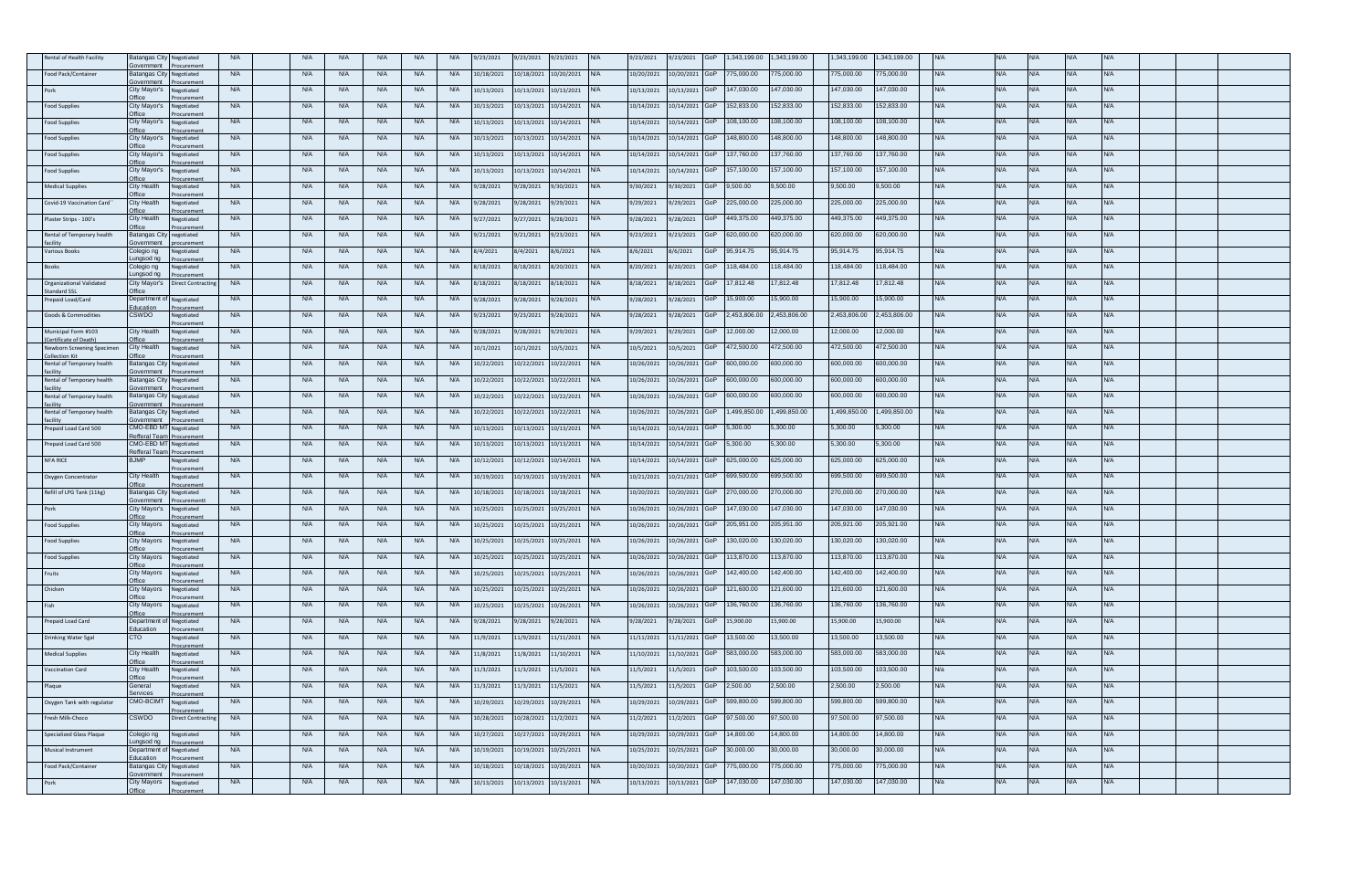| ood Supplies                              | City Mayor's<br><b>Mice</b>               | Vegotiated                    | <b>N/A</b> | <b>N/A</b> | $N$ /      |            | N/A        | <b>N/A</b> | 0/13/2021  | 10/13/2021            | 0/14/2021  |            | 10/14/2021 | 0/14/2021  |     | 52,833.00    | 52,833.00   | 52,833.00    | 52,833.00   |            |            |            |            |            |  |  |
|-------------------------------------------|-------------------------------------------|-------------------------------|------------|------------|------------|------------|------------|------------|------------|-----------------------|------------|------------|------------|------------|-----|--------------|-------------|--------------|-------------|------------|------------|------------|------------|------------|--|--|
| ood Supplies                              | City Mavor's                              | legotiated                    | <b>N/A</b> | <b>N/A</b> | <b>N/A</b> | <b>N/A</b> | <b>N/A</b> | <b>N/A</b> | 10/13/2021 | 10/13/2021            | 10/14/2021 | N/A        | 10/14/2021 | 10/14/2021 |     | 08,100.00    | 08,100.00   | 108,100.00   | 08,100.00   | WА         | <b>N/A</b> | N/A        |            | N/A        |  |  |
| ood Supplies                              | City Mayor's                              | legotiated                    | <b>N/A</b> | <b>N/A</b> | <b>N/A</b> | <b>N/A</b> | <b>N/A</b> | <b>N/A</b> | 0/13/2021  | 10/13/2021            | 0/14/2021  |            | 10/14/2021 | 0/14/2021  |     | 48,800.00    | 48,800.00   | 48,800.00    | 48,800.00   |            |            |            |            |            |  |  |
| ood Supplies                              | <b>Office</b><br>City Mayor's             | curemen<br>Vegotiated         | <b>N/A</b> | <b>N/A</b> | <b>N/A</b> | <b>N/A</b> | <b>N/A</b> | <b>N/A</b> | 10/13/2021 | 10/13/2021            | 10/14/2021 |            | 10/14/2021 | 10/14/2021 |     | 137.760.00   | 37,760.00   | 137,760,00   | 137.760.00  | WA.        | <b>N/A</b> | N/A.       | VA.        | <b>N/A</b> |  |  |
| Food Supplies                             | <b>Hice</b><br>City Mayor's               | Vegotiated                    | <b>N/A</b> | <b>N/A</b> | <b>N/A</b> | <b>N/A</b> | <b>N/A</b> | <b>N/A</b> | 10/13/2021 | 10/13/2021            | 10/14/2021 |            | 10/14/2021 | 0/14/2021  |     | 157,100.00   | 57,100.00   | 157,100.00   | 157,100.00  | <b>NA</b>  | <b>N/A</b> | <b>N/A</b> | N/A        | N/A        |  |  |
|                                           | )ffice                                    | egotiated                     | <b>N/A</b> |            | <b>N/A</b> | N/A        | <b>N/A</b> | <b>N/A</b> |            |                       |            |            | 10/8/2021  |            |     | 102,560.00   | 02,560.00   | 102,560.00   | 02,560.00   | N/A        | N/A        | NIA        | J/A        | N/A        |  |  |
| ewspaper Subscripti                       | Colegio ng<br>unasod na                   |                               |            | <b>N/A</b> |            |            |            |            | 0/6/2021   | 10/6/2021             | 0/8/2021   |            |            | 0/8/2021   |     |              |             |              |             |            |            |            |            |            |  |  |
| pare Parts                                | City Mayors<br>ffice                      | Direct Contractir             | <b>N/A</b> | <b>N/A</b> | <b>N/A</b> | <b>N/A</b> | <b>N/A</b> | <b>N/A</b> | 0/5/2021   | 10/5/2021             | 0/8/2021   |            | 0/8/2021   | 0/8/2021   |     | 22,550.96    | 2,550.96    | 22,550.96    | 2,550.96    |            | <b>N/A</b> |            |            |            |  |  |
| <b>Rooks</b>                              | <b>City Mayors</b><br><b>Hice</b>         | legotiated                    | <b>N/A</b> | <b>N/A</b> | <b>N/A</b> | <b>N/A</b> | <b>N/A</b> | <b>N/A</b> | 3/4/2021   | 8/4/2021              | 3/6/2021   |            | 8/6/2021   | 3/6/2021   |     | 95.919.00    | 15,919.00   | 95,919.00    | 95.919.00   |            | <b>N/A</b> | WA         |            | VA.        |  |  |
| ood Supplies                              | <b>City Mayors</b><br><b>Mice</b>         | Vegotiated<br><b>Curemen</b>  | <b>N/A</b> | <b>N/A</b> | N/A        | N/A        | N/A        | <b>N/A</b> | 0/13/2021  | 10/13/2021            | 0/14/2021  |            | 10/14/2021 | 0/14/2021  |     | 147,390.00   | 47,390.00   | 147,390.00   | 47,390.00   | <b>N/A</b> | <b>N/A</b> | N/A        |            | N/A        |  |  |
| Copy Printer Consumables                  | General<br>Services                       | <b>Direct Contractin</b>      | <b>N/A</b> | <b>N/A</b> | <b>N/A</b> | N/A        | <b>N/A</b> | <b>N/A</b> | 9/3/2021   | 9/3/2021              | 9/13/2021  | N/A        | 9/13/2021  | 09/13/221  |     | 14.398.72    | 4.398.72    | 14.398.72    | 4.398.72    | WA         | <b>N/A</b> | N/A        | N/A        | <b>N/A</b> |  |  |
| ffice Supplies/ Consumable                | <b>Department</b>                         | Direct Contractin             | <b>N/A</b> | <b>N/A</b> | <b>N/A</b> | N/A        | <b>N/A</b> | <b>N/A</b> | 0/19/2021  | 10/19/2021            | 0/21/2021  |            | 10/21/2021 | 0/21/2021  |     | 299,992.00   | 99,992.00   | 299,992.00   | 99,992.00   |            |            |            |            |            |  |  |
| <b>Ink and Masters Rolls</b>              | ducation<br>City Health                   | Direct Contractin             | <b>N/A</b> | <b>N/A</b> | <b>N/A</b> | <b>N/A</b> | <b>N/A</b> | <b>N/A</b> | 0/5/2021   | 10/5/2021             | 0/5/2021   |            | 10/5/2021  | 0/5/2021   |     | 94.214.40    | 4,214.40    | 94.214.40    | 94.214.40   | JΙA        | <b>N/A</b> | JΙA.       | VA.        | N/A        |  |  |
| NFA RICE                                  | <b>Hice</b><br>CSWDO                      | egotiated                     | <b>N/A</b> | <b>N/A</b> | <b>N/A</b> | <b>N/A</b> | <b>N/A</b> | <b>N/A</b> | /15/2021   | 9/15/2021             | /22/2021   |            | 9/22/2021  | /22/2021   |     | ,000,000.00  | ,000,000.00 | ,000,000.00  | ,000,000.00 | <b>NA</b>  | <b>N/A</b> | <b>N/A</b> | <b>VA</b>  | N/A        |  |  |
| NFA RICE                                  | CSWDO                                     | legotiated                    | <b>N/A</b> | <b>N/A</b> | <b>N/A</b> | <b>N/A</b> | <b>N/A</b> | <b>N/A</b> | 1/24/2021  | 11/24/2021 11/25/2021 |            |            | 11/25/2021 | 11/25/2021 |     | 620,000.00   | 20,000.00   | 620,000.00   | 320,000.00  |            | <b>N/A</b> |            |            | VA.        |  |  |
| ood Supplies                              | City Mayors                               | legotiated                    | <b>N/A</b> | <b>N/A</b> | <b>N/A</b> | <b>N/A</b> | <b>N/A</b> | <b>N/A</b> | 1/19/2021  | 11/19/2021            | 11/22/221  |            | 11/22/2021 | 1/22/2021  |     | 96,635.00    | 6,635.00    | 96,635.00    | 6,635.00    |            | <b>N/A</b> |            |            | <b>VA</b>  |  |  |
| Spare Parts                               | ffice<br>City Budget                      | Direct Contracti              | <b>N/A</b> | <b>N/A</b> | <b>N/A</b> | <b>N/A</b> | <b>N/A</b> | <b>N/A</b> | 0/20/2021  | 10/20/2021            | 10/22/2021 |            | 10/22/2021 | 0/22/2021  |     | 30.049.44    | 0,049.44    | 30,049.44    | 30,049.44   |            | N/A        |            |            | VA.        |  |  |
|                                           | Office                                    |                               |            |            |            |            |            |            |            |                       |            |            |            |            |     |              |             |              |             |            |            | $\Delta U$ | I/A        |            |  |  |
| Documentary Stamp                         | City<br>Assessor's                        | legotiated<br>curement        | <b>N/A</b> | <b>N/A</b> | <b>N/A</b> | <b>N/A</b> | <b>N/A</b> | <b>N/A</b> | 0/27/2021  | 10/27/2021            | 0/29/2021  |            | 10/29/2021 | 0/29/2021  |     | 36,500.00    | 6,500.00    | 36,500.00    | 6,500.00    |            | <b>N/A</b> |            |            | N/A        |  |  |
| Food Supplies                             | City Mayor's<br><b>T</b> fice             | legotiated<br>curement        | <b>N/A</b> | <b>N/A</b> | <b>N/A</b> | N/A        | <b>N/A</b> | <b>N/A</b> | 11/19/2021 | 11/19/2021 11/22/2021 |            | N/A        | 11/22/2021 | 11/22/2021 |     | 14.060.00    | 14,060.00   | 114.060.00   | 14.060.00   | WA         | <b>N/A</b> | N/A        | N/A        | <b>N/A</b> |  |  |
| ood Supplies                              | City Mayors<br>Office                     | Vegotiated                    | <b>N/A</b> | <b>N/A</b> | <b>N/A</b> | <b>N/A</b> | <b>N/A</b> | <b>N/A</b> | 1/19/2021  | 11/19/2021            | 1/22/2021  |            | 11/22/2021 | 1/22/2021  |     | 210,924.00   | 10,924.00   | 210,924.00   | 10,924.00   |            | N/A        |            |            | N/A        |  |  |
| Books                                     | Department<br>ducation                    | legotiated                    | <b>N/A</b> | <b>N/A</b> | <b>N/A</b> | <b>N/A</b> | <b>N/A</b> | <b>N/A</b> | 1/3/2021   | 11/3/2021             | 1/3/2021   |            | 11/5/2021  | 1/5/2021   |     | 63,180.00    | 3,180.00    | 63,180.00    | 3,180.00    |            | ۷A         |            |            |            |  |  |
| HTSDTD of Medical Toxic and               | Batangas Cit                              | egotiated                     | <b>N/A</b> | <b>N/A</b> | <b>N/A</b> | <b>N/A</b> | <b>N/A</b> | <b>N/A</b> | 0/27/2021  | 10/27/2021            | 10/29/2021 |            | 10/29/2021 | 0/29/2002  |     | 2,100,000.00 | ,100,000.00 | 2,100,000.00 | ,100,000.00 |            | <b>N/A</b> | N/A        | <b>J/A</b> | N/A        |  |  |
| fectious and Oth, Hauling<br>Air Purifier | overnment<br>City Health                  | betaineel                     | <b>N/A</b> | <b>N/A</b> | <b>N/A</b> | <b>N/A</b> | <b>N/A</b> | <b>N/A</b> | 10/28/2021 | 10/28/2021            | 11/2/2021  | N/A        | 11/2/2021  | 11/2/2021  |     | 95,000.00    | 15,000.00   | 95,000.00    | 95,000.00   |            | <b>N/A</b> | N/A        | <b>N/A</b> | <b>N/A</b> |  |  |
| NFA RICE                                  | <b>Hice</b><br>CSWDO                      | uremen<br>legotiated          | <b>N/A</b> | <b>N/A</b> | <b>N/A</b> | <b>N/A</b> | <b>N/A</b> | <b>N/A</b> | 1/3/2021   | 11/3/2021             | 11/5/2021  |            | 11/5/2021  | 1/5/2021   |     | 650,000.00   | 50,000.00   | 650,000.00   | 50,000.00   |            | N/A        | N/A        | J/A        | VA.        |  |  |
| Syringe                                   | CHO-Medical                               | legotiated                    | <b>N/A</b> | <b>N/A</b> | <b>N/A</b> | <b>N/A</b> | <b>N/A</b> | <b>N/A</b> | 1/16/2021  | 11/16/2021            | 1/18/2021  |            | 11/18/2021 | 1/18/2021  |     | ,327,500.00  | ,327,500.00 | 1,327,500.00 | ,327,500.00 | VА         | <b>N/A</b> | N/A        |            | VA.        |  |  |
| Thermal Scanner                           | Supplies &<br>Different                   | curement<br>Vegotiated        | <b>N/A</b> | <b>N/A</b> | N/A        | <b>N/A</b> | <b>N/A</b> | <b>N/A</b> | 1/8/2021   | 11/8/2021             | 1/10/2021  |            | 11/10/2021 | 1/10/2021  |     | 39,000.00    | 39,000.00   | 39.000.00    | 39,000.00   | N/A        | N/A        | NΙ/Δ       | <b>N/A</b> | <b>N/A</b> |  |  |
| Repair & Maintenance of                   | Offices<br>Colegio ng                     | curement<br>Direct Contractin | <b>N/A</b> | <b>N/A</b> | N/A        | <b>N/A</b> | <b>N/A</b> | <b>N/A</b> | 11/16/221  | 11/16/2021 11/18/2021 |            |            | 11/18/2021 | 11/18/2021 |     | 49,636.75    | 9,636.75    | 49,636.75    | 19,636.75   |            | <b>NA</b>  | N/A        | VΑ         | VA.        |  |  |
| arious RP Vehicles                        | ungsod ng                                 |                               |            |            |            |            |            |            |            |                       |            |            |            |            |     |              |             |              |             |            |            |            |            |            |  |  |
| Purified Drinking Wate                    | City Mayor's<br>ffice                     | egotiated<br>curemer          | <b>N/A</b> | <b>N/A</b> | <b>N/A</b> | <b>N/A</b> | <b>N/A</b> | <b>N/A</b> | 1/23/2021  | 11/23/2021            | 11/24/2021 |            | 11/24/2021 | 1/24/2021  |     | 449,000.00   | 49,000.00   | 449,000.00   | 49,000.00   |            | N/A        |            |            | N/A        |  |  |
| <b>Vaccination Card</b>                   | City Health<br><b>Hice</b>                | legotiated                    | <b>N/A</b> | <b>N/A</b> | <b>N/A</b> | <b>N/A</b> | <b>N/A</b> | <b>N/A</b> | 1/26/2021  | 11/26/2022            | 1/29/2021  |            | 11/29/2021 | 1/29/2021  |     | 270,000.00   | 70,000.00   | 270,000.00   | 70,000.00   | Wa         | <b>N/A</b> | <b>VA</b>  | VА         | N/A        |  |  |
| Food Supplies                             | City Mayor's<br>Office                    | legotiated                    | <b>N/A</b> | <b>N/A</b> | <b>N/A</b> | <b>N/A</b> | <b>N/A</b> | <b>N/A</b> | 2/3/2021   | 12/3/2021             | 12/6/2021  |            | 12/6/2021  | 2/6/2021   |     | 74,225.00    | 74,225.00   | 74,225.00    | 74,225.00   |            | N/A        | ΔW.        | J/A        | VA.        |  |  |
| Food Supplies                             | City Mayor's<br>Office                    | Vegotiated                    | <b>N/A</b> | <b>N/A</b> | <b>N/A</b> | <b>N/A</b> | <b>N/A</b> | <b>N/A</b> | 12/3/2021  | 12/3/2021             | 2/6/2021   |            | 12/6/2021  | 12/6/2021  |     | 58,780.00    | 58,780.00   | 158,780.00   | 58,780.00   |            | <b>N/A</b> |            |            | <b>N/A</b> |  |  |
| ood Supplies                              | City Mayor's<br>ffic€                     | Vegotiated                    | <b>N/A</b> | <b>N/A</b> | <b>N/A</b> | <b>N/A</b> | <b>N/A</b> | <b>N/A</b> | 12/3/2021  | 12/3/2021             | 12/6/2021  |            | 12/6/2021  | 2/6/2021   |     | 83,200.00    | 3,200.00    | 83,200.00    | 33,200.00   | WA         | <b>N/A</b> | N/A        | N/A        | <b>N/A</b> |  |  |
| Food Supplies                             | City Mayor's                              | curemei<br>Vegotiated         | <b>N/A</b> | <b>N/A</b> | <b>N/A</b> | <b>N/A</b> | <b>N/A</b> | <b>N/A</b> | 12/3/2021  | 12/3/2021             | 2/6/2021   |            | 12/6/2021  | 2/6/2021   |     | 07,675.00    | 07,675.00   | 07,675.00    | 07,675.00   |            | <b>VA</b>  |            |            | VA.        |  |  |
| ood Supplies                              | <b>Office</b><br>City Mayor's             | uremer<br>Negotiated          | <b>N/A</b> | <b>N/A</b> | <b>N/A</b> | <b>N/A</b> | N/A        | <b>N/A</b> | 2/3/2021   | 12/3/2021             | 2/6/2021   |            | 12/6/2021  | 2/6/2021   |     | 141,660.00   | 41,660.00   | 141,660.00   | 41,660.00   | N/A        | <b>N/A</b> | $N/\Delta$ | <b>N/A</b> | N/A        |  |  |
| Food Supplies                             | <b>Mfice</b><br>City Mayor's              | Vegotiated                    | <b>N/A</b> | <b>N/A</b> | <b>N/A</b> | <b>N/A</b> | <b>N/A</b> | <b>N/A</b> | 12/3/2021  | 12/3/2021             | 12/6/2021  |            | 12/6/2021  | 12/6/2021  |     | 69,599.00    | 69,599.00   | 169,599.00   | 69,599.00   | <b>VA</b>  | <b>N/A</b> | <b>N/A</b> | <b>VA</b>  | N/A        |  |  |
| ood Supplies                              | <b>Hice</b><br>City Mayor's               | legotiated                    | <b>N/A</b> | <b>N/A</b> | <b>N/A</b> | <b>N/A</b> | <b>N/A</b> | <b>N/A</b> | 12/3/2021  | 12/3/2021             | 2/6/2021   |            | 12/6/2021  | 2/6/2021   |     | 162,130.00   | 62,130.00   | 62,130.00    | 62,130.00   |            | <b>N/A</b> | $\sqrt{4}$ |            | <b>VA</b>  |  |  |
| accination Card                           | City Health                               | Vegotiated                    | <b>N/A</b> | <b>N/A</b> | <b>N/A</b> | <b>N/A</b> | <b>N/A</b> | <b>N/A</b> | 1/23/2021  | 11/23/2021            | 1/25/2021  | <b>N/A</b> | 11/25/2021 | 1/25/2021  |     | 990,000.00   | 90,000.00   | 990,000.00   | 00.000,096  | ΨA         | <b>NA</b>  | <b>VA</b>  | VА         | N/A        |  |  |
| Rental of Temporary health                | <b>Batangas City</b>                      | Vegotiated                    | <b>N/A</b> | <b>N/A</b> | <b>N/A</b> | <b>N/A</b> | <b>N/A</b> | <b>N/A</b> | 1/24/2021  | 11/24/2021 11/25/2021 |            |            | 11/25/2021 | 1/25/2021  |     | 620,000.00   | 20,000.00   | 620.000.00   | 620,000.00  | WA.        | <b>N/A</b> | <b>N/A</b> | N/A        | <b>N/A</b> |  |  |
|                                           | overnmen                                  |                               |            |            |            |            |            |            |            |                       |            |            |            |            |     |              |             |              |             |            | <b>N/A</b> |            |            | N/A        |  |  |
| Rental of Temporary health                | <b>Batangas City</b><br><b>Sovernment</b> | legotiated                    | <b>N/A</b> | <b>N/A</b> | <b>N/A</b> | <b>N/A</b> | N/A        | <b>N/A</b> | 1/24/2021  | 11/24/2021            | 1/25/2021  |            | 11/25/2021 | 11/25/2021 |     | 620,000.00   | 20,000.00   | 620,000.00   | 620,000.00  |            |            |            |            |            |  |  |
| <b>Food Supplies</b>                      | City Mayor's                              | egotiated                     | <b>N/A</b> | <b>N/A</b> | <b>N/A</b> | <b>N/A</b> | <b>N/A</b> | <b>N/A</b> | 1/19/2021  | 11/19/2021 11/22/2021 |            |            | 11/22/2021 | 11/22/2021 |     | 132,660.00   | 32,660.00   | 132,660.00   | 32,660.00   | WA         | <b>N/A</b> | N/A        | <b>N/A</b> | <b>N/A</b> |  |  |
| C111 set of 2                             | City health<br>ffice                      | Direct Contractin             | <b>N/A</b> | <b>N/A</b> | <b>N/A</b> | <b>N/A</b> | <b>N/A</b> | <b>N/A</b> | 1/26/2021  | 11/26/2021            | 1/26/2021  |            | 11/29/2021 | 1/29/2021  |     | 16,691.56    | 6,691.56    | 16,691.56    | 6,691.56    |            | <b>N/A</b> |            |            | VA.        |  |  |
| <b>Food Supplies</b>                      | City Mayor's<br><b>Mfice</b>              | Negotiated                    | <b>N/A</b> | <b>N/A</b> | <b>N/A</b> | <b>N/A</b> | <b>N/A</b> | <b>N/A</b> | 2/16/2021  | 12/16/2021            | 12/17/2021 | $N/\Delta$ | 12/17/2021 | 2/17/2021  |     | 80,810.00    | 80,810.00   | 180,810.00   | 180,810.00  | Wa         | N/A        | $N/\Delta$ | VA.        | N/A        |  |  |
| Food Supplies                             | City Mayor's<br><b>T</b> fice             | Negotiated<br>uremen          | <b>N/A</b> | <b>N/A</b> | <b>N/A</b> | <b>N/A</b> | <b>N/A</b> | <b>N/A</b> | 12/16/2021 | 12/16/2021            | 12/17/2021 | N/A        | 12/17/2021 | 12/17/2021 |     | 70,850.00    | 70,850.00   | 70,850.00    | 70,850.00   | <b>VA</b>  | <b>N/A</b> | <b>N/A</b> | N/A        | N/A        |  |  |
| Food Supplies                             | City Mayor's                              | legotiated                    | <b>N/A</b> | <b>N/A</b> | <b>N/A</b> | <b>N/A</b> | <b>N/A</b> | <b>N/A</b> | 2/16/2021  | 12/16/2021            | 12/17/2021 |            | 12/17/2021 | 12/17/2021 |     | 8.200.00     | 8.200.00    | 78,200.00    | 8.200.00    |            | W۵         |            |            |            |  |  |
| ood Supplies                              | City Mayor's                              | Vegotiated                    | <b>N/A</b> | <b>N/A</b> | <b>N/A</b> | <b>N/A</b> | <b>N/A</b> | <b>N/A</b> | 2/16/2021  | 12/16/2021            | 2/17/2021  | <b>N/A</b> | 12/17/2021 | 12/17/2021 |     | 96,500.00    | 6,500.00    | 96,500.00    | 6,500.00    |            | <b>N/A</b> |            |            | <b>VA</b>  |  |  |
| Food Supplies                             | City Mayor's                              | legotiated                    | <b>N/A</b> | <b>N/A</b> | <b>N/A</b> | <b>N/A</b> | <b>N/A</b> | <b>N/A</b> | 2/16/2021  | 12/16/2021            | 2/17/2021  | N/A        | 12/17/2021 | 2/17/2021  |     | 52,130.00    | 52,130.00   | 152,130.00   | 52.130.00   | WA.        | <b>N/A</b> | <b>N/A</b> | VA.        | N/A        |  |  |
| Food Supplies                             | Office<br>City Mayors                     | Vegotiated                    | <b>N/A</b> | <b>N/A</b> | <b>N/A</b> | <b>N/A</b> | <b>N/A</b> | <b>N/A</b> | 12/16/2021 | 12/16/2021            | 12/17/2021 |            | 12/17/2021 | 12/17/2021 | GoP | 88,870.00    | 88,870.00   | 88,870.00    | 88,870.00   |            | <b>N/A</b> |            |            | <b>VA</b>  |  |  |
|                                           |                                           |                               |            |            |            |            |            |            |            |                       |            |            |            |            |     |              |             |              |             |            |            |            |            |            |  |  |